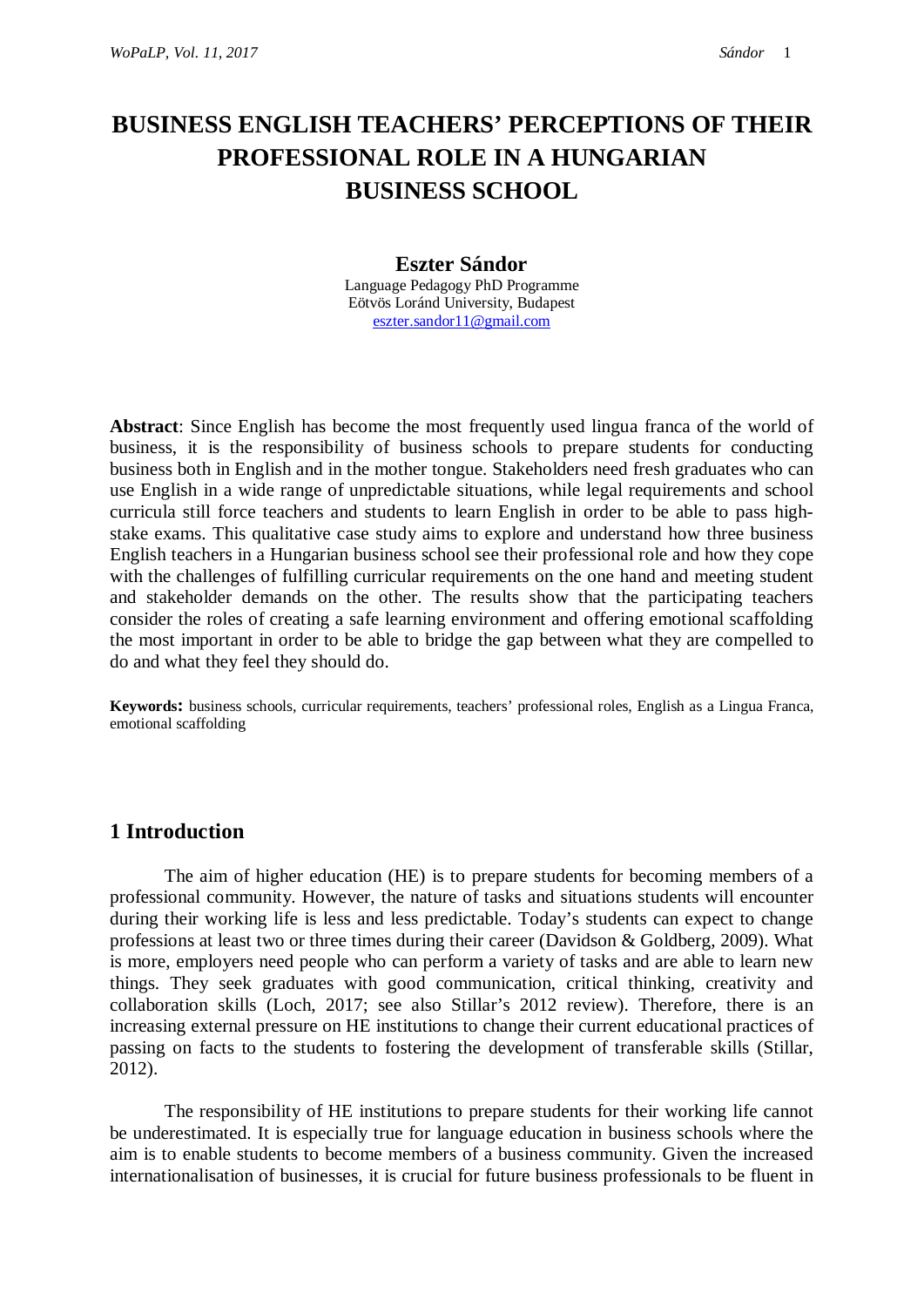languages, especially English, as it has become the lingua franca of business communication (Ehrenreich, 2010; Kankaanranta & Louhiala-Salminen, 2010; Kankaanranta & Planken, 2010; Kankaanranta, et al., 2015; Rogerson-Revell, 2008). Although the range of opportunities for learning English has widened tremendously in the past decade due to technological changes and the growing importance of the social media in students' lives (Tinder & Herles, 2013), the formal courses that provide specialist knowledge and skills are still essential for students to prepare for becoming professionals. The success of this venture, however, rests largely on the teachers. They have been found to be "the major players in the education process" (Hattie, 2012, p.22). Moreover, according to a 2007 report prepared for the OECD about the best-performing education systems, teachers are the ones who exert the greatest influence on the effectiveness of education (McKinsey & Company, 2007).

Teachers exert their influence through what they do in the classroom which is determined by their beliefs about their role and the commitments they make (Hattie, 2012). As teachers are constrained by curricular and school requirements which may go against their beliefs about their role, it is necessary to ask them about their perceived role and the contextual constraints that affect their work. However, so far very little has been written about Hungarian Business English (BE) teachers' professional orientation and perceived professional role. The studies available are either concerned with the identity formation process of BE teachers in HE in Hungary (Bereczky, 2012), or about competencies incompany BE teachers are expected to have (Mészárosné Kóris, 2015). In order to fill this gap this study sets out to investigate how teachers of BE see their professional role and face the challenges posed by changing circumstances, student needs and stakeholder demands. In the following, first a review of the literature on teachers' roles will be provided, which will be followed by a group case study of three BE teachers on how they see their role.

# **2 Theoretical background**

#### **2.1 The professional role of language teachers**

According to Dörnyei and Murphy (2003), "role as a technical term from sociology refers to the shared expectation of how an individual should behave […]; roles describe what people are supposed to do" (p.109). Beck (2008) describes a teacher's role along three dimensions. Firstly, cognitive scaffolding entails facilitating the students' cognitive development. Scaffolding here means helping students to become more autonomous learners. The second one, as – based on Kolb's (1984) model of learning – Beck (2008, p.468) explains, facilitates learning by combining convergent, divergent, assimilative and accommodative learning styles. Finally, the teacher's role is to provide emotional scaffolding. As learning is situated in a "socio-psychological field" (Beck, p.469), the classroom is a place where, through interacting with other students and the teacher, the students learn about themselves, their motivations and develop their identity. In this process the teacher is an important person who functions as a "mirror to reflect [the learners'] own motivations and self-image" (ibid.).

However, what teachers actually do in the classroom is shaped by the interplay of several factors, such as teachers' language learning experience at school (Borg, 2003; Korthagen, 2004; Pajares, 1992), the current practices of language teaching methodology (Borg, 2003; Harmer, 2001; Richards & Rodgers, 2001), the context in which they work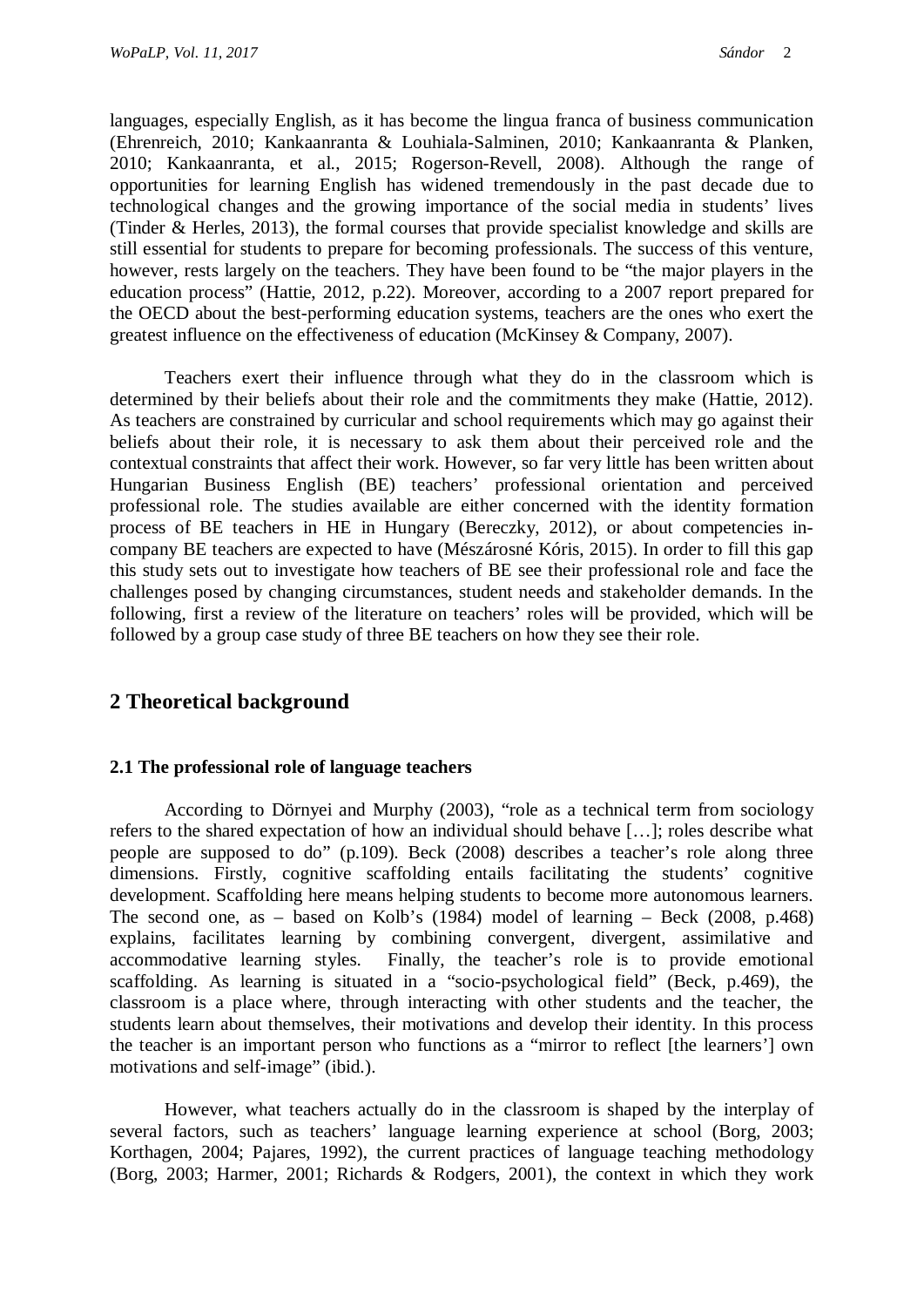including the curriculum and the form of assessment, the nature of the subject, and the demand of stakeholders (Borg, 2003; Porter & Freeman, 1986). Although all of the above are important in shaping teachers' views of their role, for the purposes of the present study, the role of the prevailing language teaching methodology, BE as a college subject and stakeholders' demands will be investigated in more detail.

The consensus about the language teaching method to be used in the classroom has an influence on how teachers conceptualize their role. Currently, the widely accepted approach is communicative language teaching (CLT) which adopts the view that language learning takes place through using the target language in communication (Littlewood, 2013; Richards & Rodgers, 2001). The role of the teacher is to provide an environment for learners that facilitates communication and, thereby, language learning. In order to achieve that, CLT demands a switch from a teacher-centred to a learner-centred pedagogy (Littlewood, 2013), and that the teacher should assume the role of a facilitator, a group process manager, a guide for classroom procedures and a counsellor (Richards & Rodgers, 2001). However, as CLT was exported from English-speaking countries to the rest of the world without taking local contexts into consideration, its adoption has posed many challenges to teachers in many places. Teachers have feared that they will lose control, and that students will use the mother tongue instead of English. Teachers have also been concerned about losing their role as transmitters of knowledge (Littlewood, 2013).

Although the goal of CLT "to improve students' ability to communicate" (Harmer, 2001, p.86) has generally been embraced by language teachers (Hiep, 2007), there has been consensus that the method of achieving that goal needs to be adapted to local contexts (see review in Littlewood, 2013). Kumaravadivelu (2003) proposes a three-dimensional system of what he calls 'post-method pedagogy' (p.34) as a foundation that can be adapted to any context. His post-method pedagogy is characterized by the *particularity* of context, the *practicality* of "a teacher-generated theory of practice" (p.35), and the *possibility* of "identity formation and social transformation" (p.37). On this foundation he builds a macro-strategic framework that identifies ten macro-strategies which serve as guiding principles for teachers to create their own contextualized CLT (Littlewood, 2013). The strategies also function as teacher roles, of which the following are relevant for this study: maximizing learning opportunities, promoting learner autonomy, helping learners to engage in intuitive discovery, contextualizing the linguistic input, and integrating language skills (for the whole conceptual framework see Kumaravadivelu, 2003).

#### **2.2 The professional role of Business English teachers**

Methodology experts seem to agree that BE teachers are first and foremost language teachers (Ellis & Johnson, 1994; Hutchinson & Waters, 1987). However, when investigating their role, the special context in which they work and the nature of the subject of BE also have to be taken into account. Therefore, first a description of BE as a branch of English Language Teaching (ELT) will be offered, followed by a description of the subject of BE and the roles of BE teachers.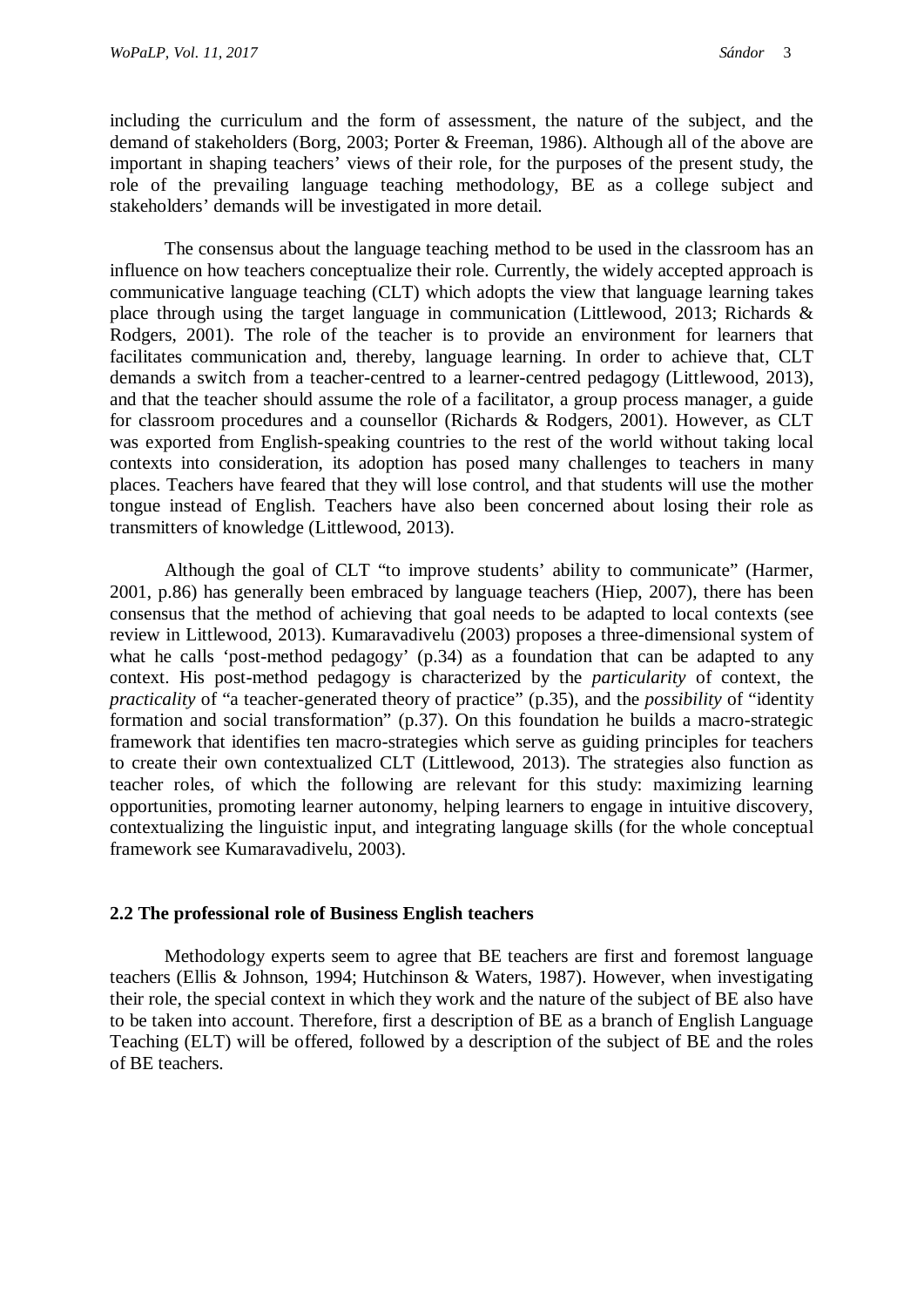2.2.1 Business English: specialist vocabulary, specific skills, or communication in a specific context?

Business English is categorized as belonging to the English for Specific Purposes (ESP) branch of teaching English as a Foreign Language (EFL). ESP has traditionally been a field that concerns itself with teaching English for specific domains, such as academia, business, medicine and law (Widdowson, 2003), and has been characterized by content-based teaching methods (Belcher, 2006) which focuses on the specialized vocabulary, the contexts of language use and the relevant genres of these fields (Belcher, 2006; Widdowson, 2003). Contrary to the views of Ellis and Johnson (1994), Dudley-Evans and St John (1998) or Basturkmen (2006), Hutchinson and Waters (1987) do not see ESP as fundamentally different from General English (GE). They see it as "an approach to language learning, which is based on learner need" (p.19). All in all, what ESP methodology experts seem to agree on is that ESP course design starts with the analysis of the needs of the learner with regard to the types of situations and contexts in which they are likely to use the language, and this clearly distinguishes ESP from GE (Basturkmen, 2006; Dudley-Evans & St John, 1998; Ellis & Johnson, 1994; Frendo, 2005; Hutchinson & Waters, 1987).

Moreover, ESP is different from GE in its content and educational aims. ESP has been conceptualized as a field that helps learners become accepted members of a community of professionals (Basturkmen, 2006). Basturkmen (2006) lists five educational objectives for ESP: "to reveal subject-specific language use, to develop target performance competencies, to teach underlying knowledge, to develop strategic competence, and to foster critical awareness" (p.133). Historically, the focus has been on teaching subject-specific language use. First, it was register and the grammatical features of the registers belonging to the specific areas of ESP (Hutchinson & Waters, 1987). Later, the focus shifted to the underlying competences learners needed to develop in order to be able to carry out the tasks of their profession (Basturkmen, 2006). This objective entails a thorough assessment of what competencies and skills are needed in the target situations, therefore target situation analysis forms the basis of syllabus design (Basturkmen, 2006; Hutchinson & Waters, 1987). The teaching of underlying knowledge has been an objective especially in higher education contexts where students have little, if any, work experience. Hutchinson and Waters (1988) claim that students first need some background knowledge in their professional field, and the objective of ESP is to teach the concepts of the field and develop language skills at the same time. Developing strategic competence has also been an objective of ESP. It refers to the ability to mediate "between the external situational context and the internal language and background knowledge required to the communicative situation" (Douglas, 2000, p.38).

Today, BE is an umbrella term given to a variety of courses that differ in their context and educational objectives. BE courses are offered in different types of schools, e.g., language schools, higher education institutions and at companies as well. There are BE courses with a general focus (English for General Business Purposes) for students without any job experience (pre-service learners), e.g., in language schools, and there are BE courses with a more specific content (English for Specific Business Purposes) offered to in-service learners at companies. There are courses whose aim is to train people in certain business-related skills, such as presentation skills or correspondence, and there are courses that aim to educate students with the aim of familiarizing them with disciplinary concepts and the underlying competences of their profession. According to Ellis and Johnson (1994), BE "implies the definition of a specific language corpus and emphasis on particular kinds of communication in a specific context" (p.3). More recently, BE has been viewed as "the major language of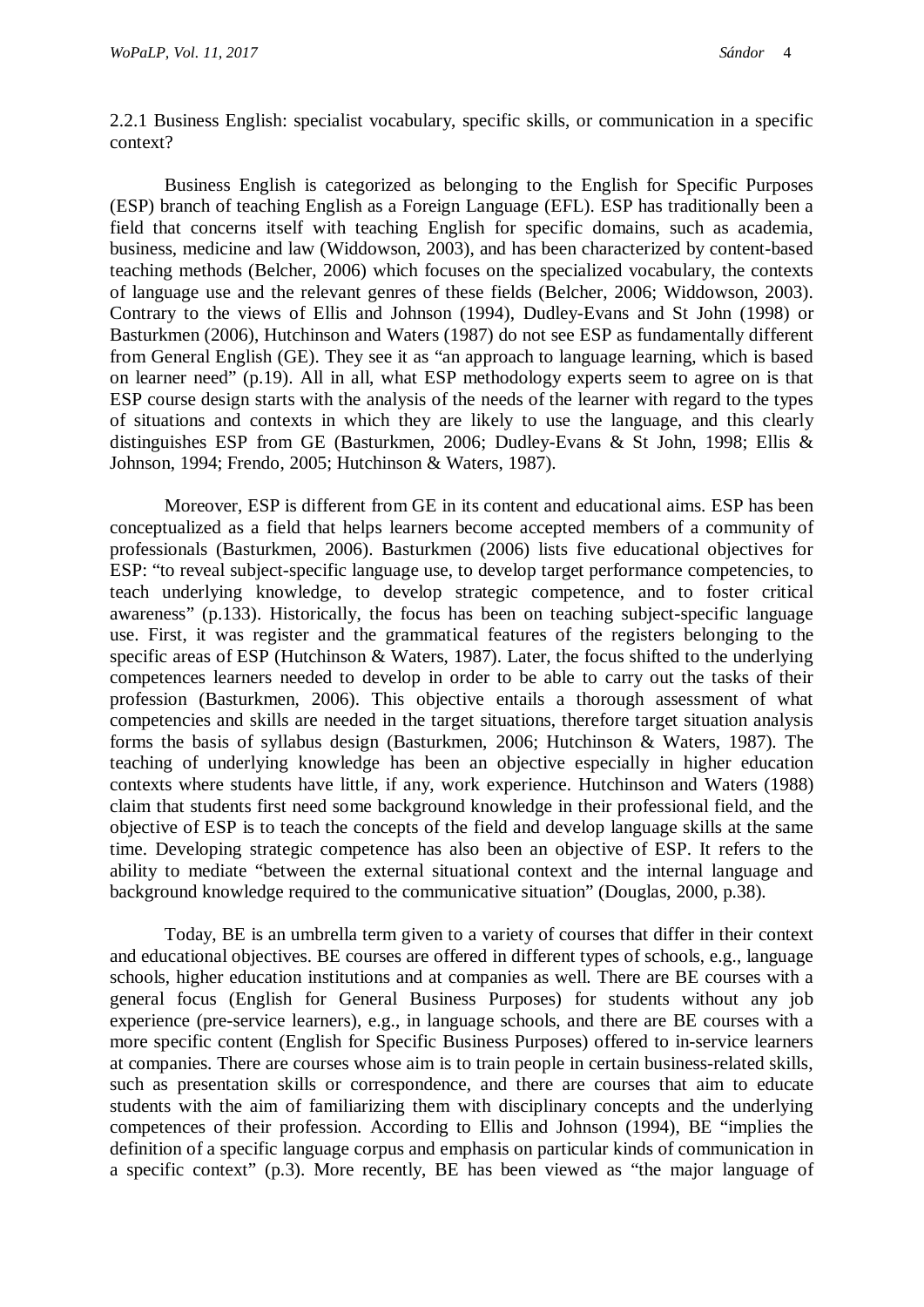commercial communication" (Talbot, 2009, p.9) and as "the name given to the English used for dealing with business communication in English" (ibid.).

#### 2.2.2 English as a Business Lingua Franca

The shift from teaching specialised vocabulary and specific skills to teaching business communication has been further strengthened as a result of the emergence of a new research field, Business English as a Lingua Franca (BELF). BELF refers to how English is used in business contexts where people with different mother-tongues are present (Kankaanranta & Louhiala-Salminen, 2010). Since the context in which BELF communication takes place is by definition intercultural and often such where native speakers (NS) of English are not present, BELF communication has been found to show little regard for NS norms (Charles, 2007). Instead, interlocutors in BELF communication need to work out the norms for themselves in the given context (Kankaanranta et al., 2015; Kankaanranta & Louhiala-Salminen, 2013). Therefore, skills which enable interlocutors to make themselves understood, e.g., accommodation skills, cooperation and creativity, as well as the relational functions of language use, such as creating rapport, and engaging in small talk are seen as vitally important by business professionals (Ehrenreich, 2010; Kaankanranta, et al., 2015; Kaankanranta & Planken, 2010; Meierkord, 2000; Pullin, 2010; Ranta, 2010).

What is more, Kankaanranta and Louhiala-Salminen (2010) claim that communication know-how in English in lingua franca situations is such an important skill in business that competence in BELF communication has become "an integral part of business know-how" (p.205). Their Model of Global Communication Competence shows that it is not enough for business professionals to know the ins and outs of their profession, but they also need to be able to function in multicultural environments, and learn to become competent users of English in lingua franca situations (Kankaanranta & Louhiala-Salminen, 2013). What all the above entails for ESP education is that a more general capability of using the language should be developed in order to provide learners with "the capability for further learning as they exploit and extend this competence as and when this is functionally necessary for different communicative purposes in different contexts of use" (Widdowson, 2012, p.24).

#### 2.2.3 Business English as a college subject

Within ESP, Dudley-Evans and St John (1998) make a distinction between English for Occupational Purposes and English for Academic Purposes (EAP). In their view, BE courses in HE, including business schools, fall in the category of EAP for two reasons: firstly, the courses are offered to students with no work-experience, and secondly, students learn BE as a college subject. In many countries (including Hungary), BE courses in business schools are offered as college subjects similarly to professional subjects which are conducted in the learners' mother tongue (Dudley-Evans & St John, 1998).

Due to contextual factors, however, one of the basic tenets that ESP – and within that BE – courses are based on needs assessment may be difficult to realize in higher education. First, the fact that these courses are offered to adults who are only preparing for their future career entails difficulties in designing a course that matches their future needs (Dudley-Evans & St John, 1998). Consequently, the curriculum may reflect the educational policies of the country and the educational institution rather than the contexts in which students will find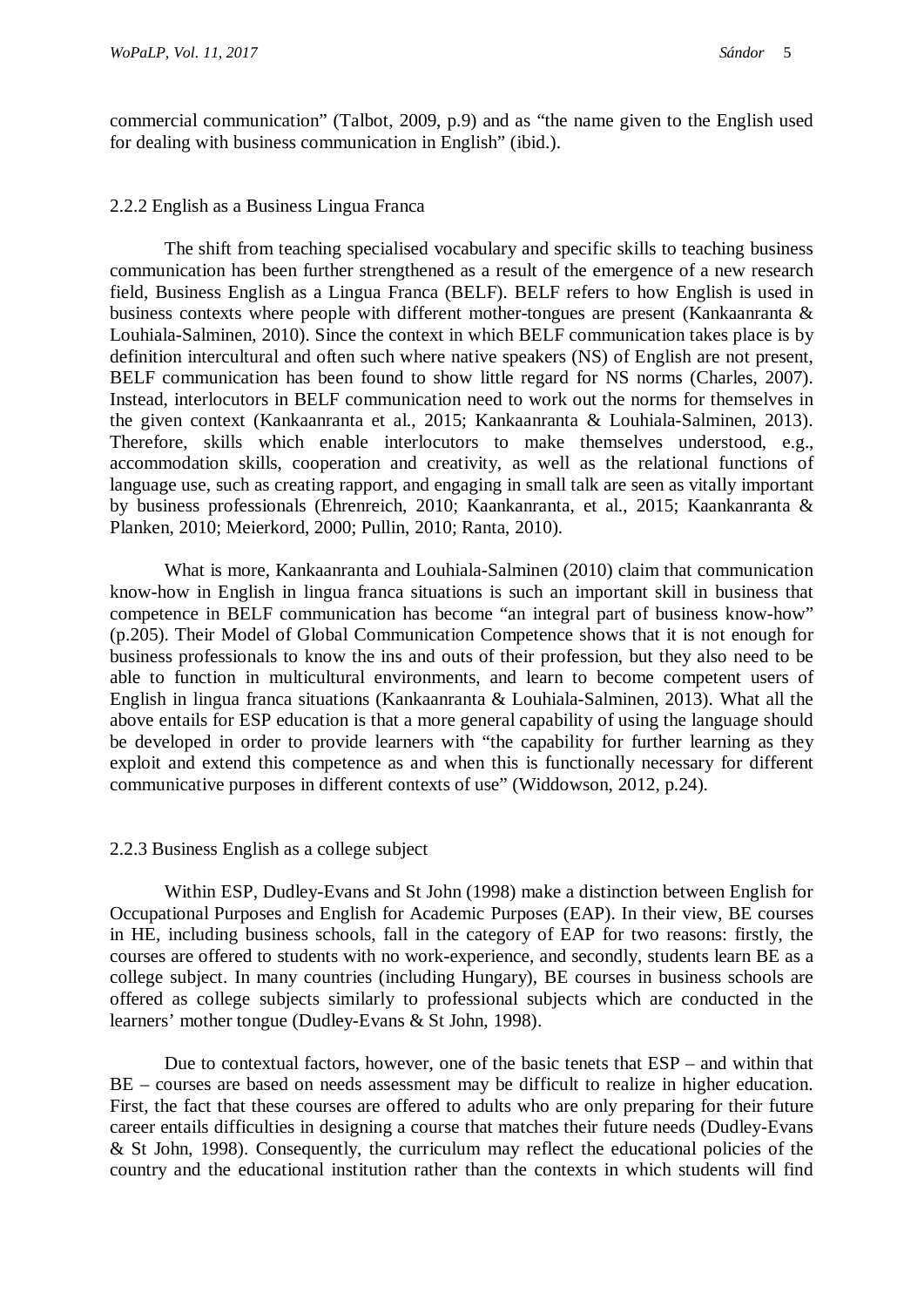themselves during their careers (Ellis & Johnson, 1994; Frendo, 2005). Second, BE courses offered in business schools are often influenced by exam requirements which determine the objectives and the scope of the course and the type of assessment (Ellis & Johnson, 1994; Frendo, 2005). Again, the result is that the course may not prepare students for using the language in real life contexts (Frendo, 2005). Third, as a consequence of globalisation and the lingua franca use of English in business situations, it is impossible to predict the contexts in which students will use English during their career.

#### **2.3 Stakeholders' demands**

As a consequence of the nature of BE as a college subject, stakeholders find that in the current educational system fresh graduates are not prepared well for their working life. A study conducted among Hungarian employers and language teachers working in a major business school has shown a gap between what fresh graduates know and what employers need (Loch, 2017). Loch's study reveals that employers seek people who can accommodate to international work environments, work in collaboration with others in a team, communicate effectively and manage conflicts. Although fresh graduates lack such competencies, they are open and able to accommodate, which enables them to acquire these skills on the job. However, what fresh graduates are found to be wanting the most is language skills and more general personality traits, such as patience and willingness to learn.

It is important to note that in Loch's (2017) study the participating language teachers' opinion regarding the needs of fresh graduates is comparable to that of employers. Prioritizing, higher order thinking, effective communication skills, collaboration, conflict management, willingness to learn, and digital skills are some of those skills that teachers mention in the interviews. However, they also consider it important to raise students' intercultural awareness, and to educate them in history, culture and religion. Similarly to employers, teachers think that students need to develop general personality traits, such as selfconfidence, openness, self-reflection, tolerance and creativity.

#### **2.4 The Business English teacher**

There is general consensus among researchers that BE teachers need both knowledge and skills in language teaching (Ellis & Johnson, 1994; Hutchinson & Waters, 1987; Frendo, 2005). However, there is disagreement as to what extent BE teachers need specialist content knowledge of their students' specific field of study in order to be effective (see review in Bereczky, 2012). Hutchinson and Waters (1987) argue that there is no need for a BE teacher to have specialised knowledge, it is enough if they have "a positive attitude towards the ESP content" and "a knowledge of the fundamental principles of the subject area" (p.163). On the other hand, Bell (1999) argues that the teacher must possess content knowledge in order to enhance the effectiveness of EAP education and to establish credibility with the students. In line with Bell's ideas, Frendo (2005) also suggests that for the sake of credibility the BE teacher also needs "an awareness of the business world" (p.5). However, regardless of the amount of specialist knowledge they think is required of BE teachers, all of them seem to agree that teaching an ESP course involves constant learning on the part of the teacher. Therefore, ESP teachers have to be researchers (Dudley-Evans & St John, 1998, p.17) or professionals who are "willing themselves to learn" (Frendo, 2005, p.5).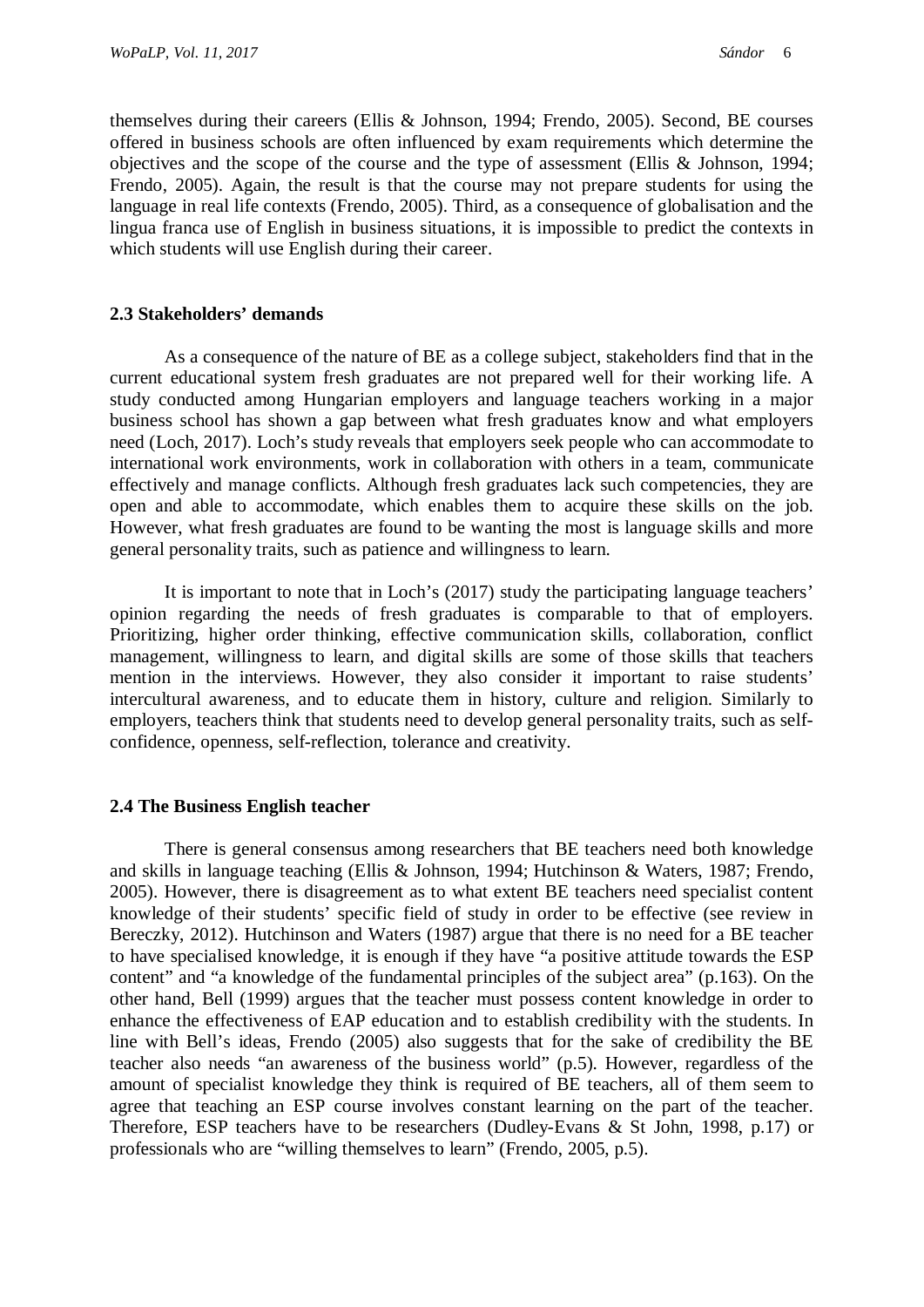As pointed out earlier, the needs of employers and the contexts in which English is used for business purposes have changed, creating a gap between what students need to know and what they learn in BE courses. Since teachers are the key players in the educational process, before any changes are implemented, it is necessary to explore the BE teachers' perspective of these changes and take into account what they think about their professional role. To the best of my knowledge, the problem of how BE teachers see and cope with the discrepancy that exists between what they believe would benefit their students in the long term and what exams and school requirements compel them to do has not been investigated before. Through providing an insider's perspective, this case study aims to gain a deep understanding of the challenges three BE teachers face in a Hungarian business school and to present insights that might be transferable to other similar contexts.

## **3 Method**

The aim of this study is to explore, describe and understand how teachers make sense of their profession through adopting an emic perspective. As the professional role of BE teachers cannot be interpreted without the context in which they work, a case study design was chosen because it allows the researcher "to study complex phenomena within their contexts" (Baxter & Jack, 2008, p.544). An exploratory study cannot – by definition – yield generalizable findings, yet a detailed description and interpretation of the participants' views may help the reader to make "similarity judgements" (Davis, 1992, p.606) and to decide whether the understanding gained from the study can be transferred to their own contexts (Davis, 1992; Fraenkel & Wallen, 1993). Thus the results of this study are expected to be transferrable to other contexts, too. In order to gain a deep understanding of the perspectives and sense-making processes of BE teachers, the case of three BE teachers was examined by observing their classes, through conducting semi-structured interviews with them and by analysing relevant documents of the place of work.

#### **3.1 Participants**

The participants were selected by way of purposeful sampling in order to "obtain a sample that possesses certain characteristics relevant to the study" (Fraenkel & Wallen, 1993, p.383). They are all female teachers who in the following are referred to by pseudonyms as Melinda, Judit and Szilvia. They fulfil the following criteria: they have been teachers of BE for at least 15 years, and they have been working for the same business school for at least 10 years. It was important for the participants to have at least 15 years of experience in BE because the aim of the study was to explore the views of BE teachers who had long completed the process of becoming a BE teacher and therefore had for a long time identified themselves as BE teachers.

Melinda, Judit and Szilvia have been working for the business school, although not for the same faculty. Judit and Melinda work at the same faculty. While Szilvia works for another one, the aim and content of the BE courses they teach are the same. All three of them started to teach BE in the same institution. Judit and Melinda have never left their current workplace, while Szilvia took a three-year break. During this period she continued teaching BE at a number of companies and language schools before returning to the same business school. They all have a degree in teaching English and a second degree in a business-related field. They started their career teaching GE in high schools and only later did they become teachers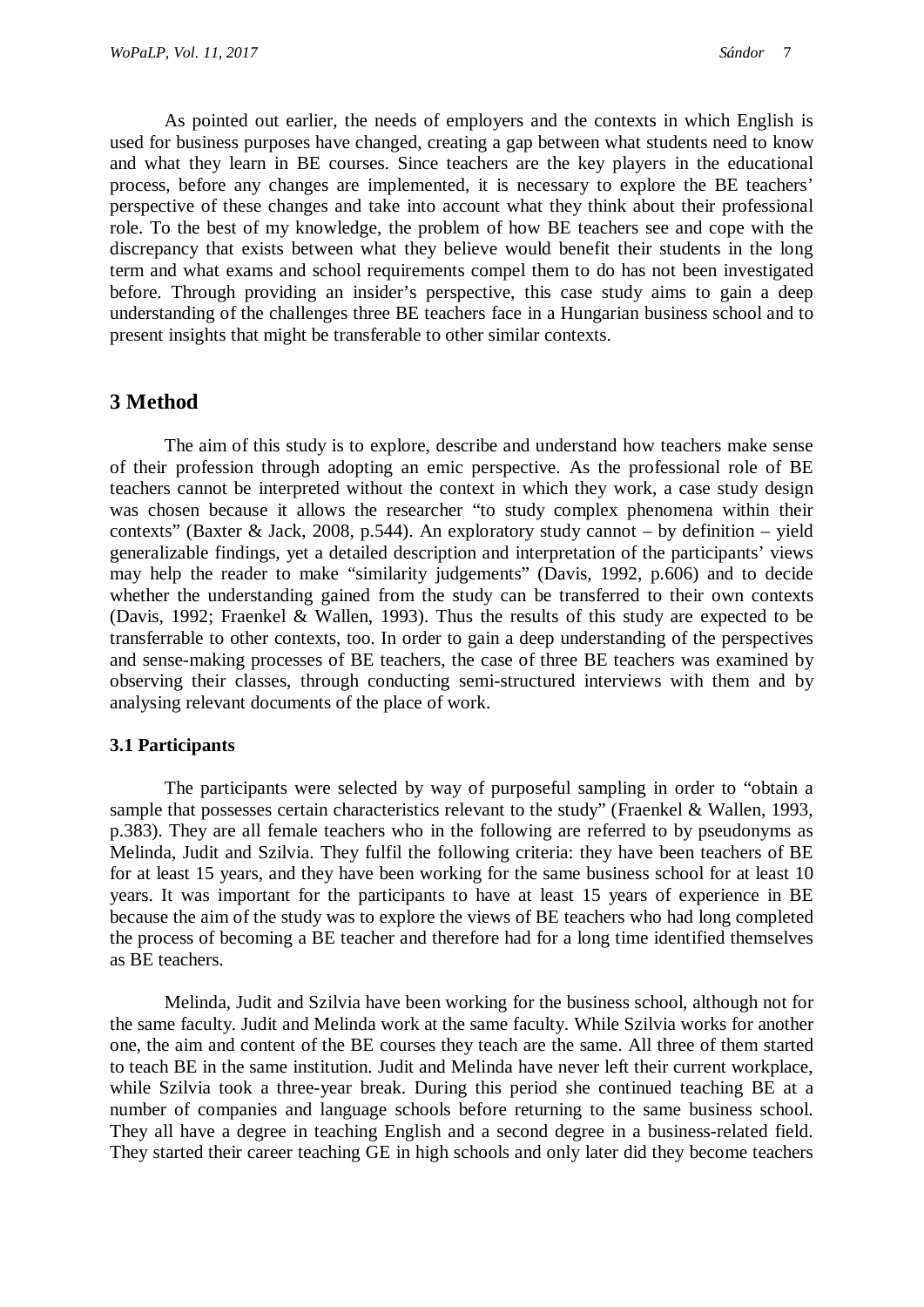|                                       | Judit       | <b>Szilvia</b> | <b>Melinda</b> |
|---------------------------------------|-------------|----------------|----------------|
| Age                                   | 61          | 48             | 56             |
| <b>BE</b> teaching<br>experience      | 20 years    | 15 years       | 18 years       |
| Prior language<br>teaching experience | high school | high school    | high school    |
| <b>Native language</b>                | Hungarian   | Hungarian      | Hungarian      |

of BE. All of them are native speakers of Hungarian. The participants' biographical data and professional background are summarized in Table 1.

Table 1. Summary of the participants' biographical data and professional background

The HE institution where the study was conducted is one of the major business schools in Hungary. Its three faculties educate professionals in the field of economics, management, finance, accountancy, tourism, and catering. In each of these professional fields, foreign language competence is seen as a must by employers (Loch, 2017). Therefore, all three faculties offer foreign language classes as part of the curriculum to all students: in two faculties the requirement is to complete three semesters of language studies in two languages, and in one of the faculties three semesters in one language is compulsory. Moreover, in order to get a degree in HE in Hungary it is mandatory for all students to have a good working knowledge of one or two foreign languages as evidenced by a language exam certificate at B2 level or above, as defined by the Common European Framework of Reference for Languages (CEFR<sup>[1](#page-7-0)</sup>). At the institution where the study was conducted the requirement is that students must obtain a language exam certificate that proves language skills in the professional field related to their studies, e.g., Business English, or English for Accounting.

Although the business school makes BE or business communication courses in other languages compulsory for the students, these language courses have little weight in the whole curriculum. Most programs require students to obtain 210 credits throughout their studies, of which only 12 credits have to be earned from completing language courses (for a minority of programs the ratio is somewhat higher). With the exception of a few programs, the language of instruction is Hungarian. Foreign languages are offered as additional courses to core subjects related to the students' chosen field of study.

#### **3.2 Instruments of data collection**

Data collection was carried out during the autumn semester of the 2016/2017 academic year. Data was collected from four sources: semi-structured classroom observations of one lesson conducted by the each of three participating teachers, semi-structured, individual interviews with the teachers, the researcher's journal and the documents of the institution. The fact that the researcher also works as a teacher of BE at a higher educational institution in Hungary permits an insider's knowledge of the context, but it might also pose a threat to the credibility and the dependability of the research. In order to avoid these pitfalls the guidelines of Davis (1992), Maykut and Morehouse (1994) and Lazaraton (2003) were followed: data was obtained from four different sources for triangulation, while dependability was ensured by member checking when the participants were asked to read the interview transcript and add comments and provide clarifications if they felt necessary.

<span id="page-7-0"></span> <sup>1</sup> http://www.coe.int/en/web/common-european-framework-reference-languages/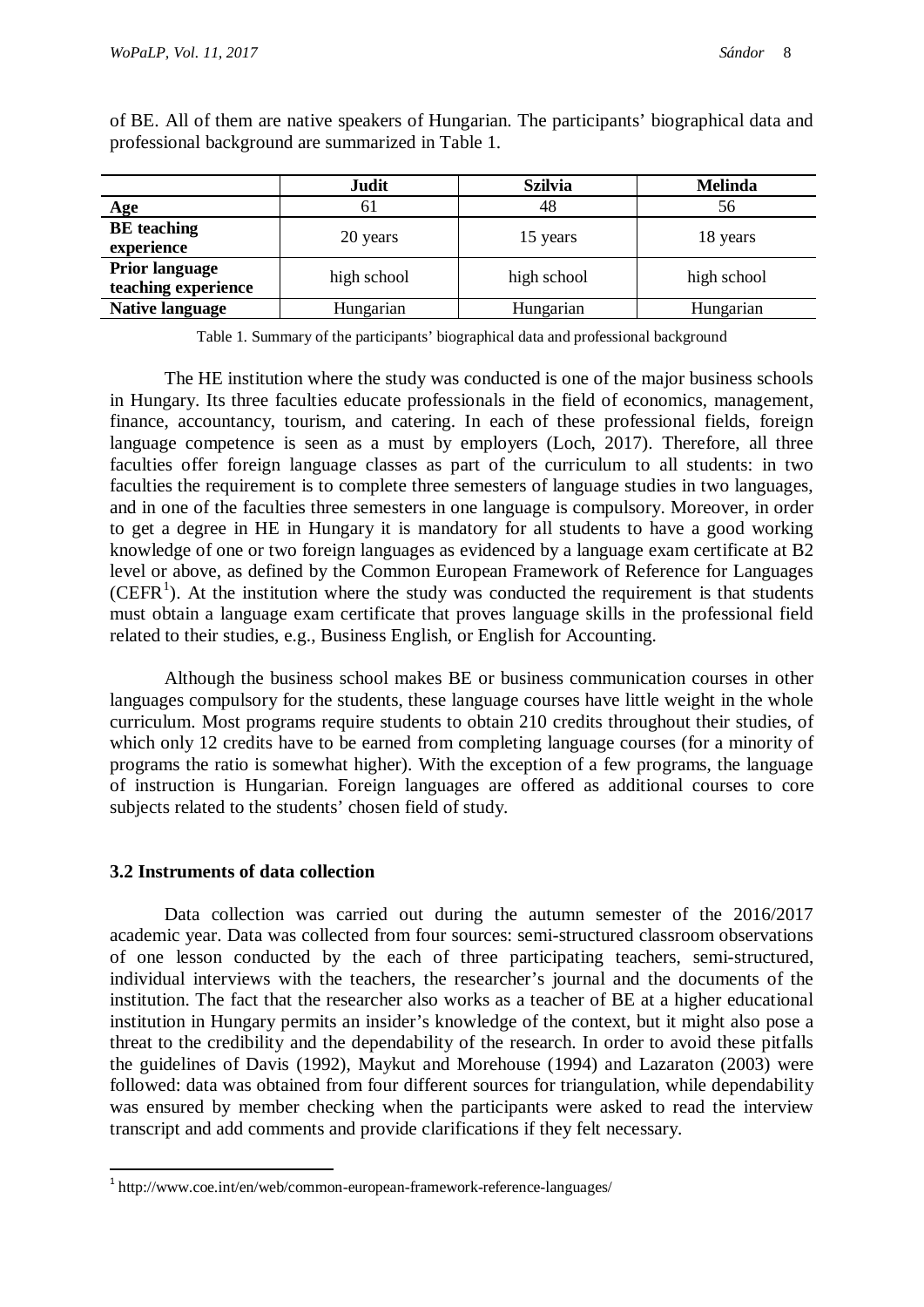Data collection began with classroom observations which provided valuable insights into the way the teachers put their beliefs about their role into practice and the general atmosphere of the classes. In order to observe as many things as possible, the researcher adopted the role of the observer-as-participant. It must be noted that it is not possible to draw conclusions from one observation as it can only provide a snapshot of the way the teacher and that particular group work together. Still, the observation data proved a valuable resource for designing the interview schedule for the semi-structured interviews and for the interpretation of the interview data. In order to minimize the observer's bias, detailed field notes were taken, which were expanded into journal notes immediately after the observation (Cohen et al., 2000; McDonough & McDonough, 1997). In the field notes, observation data and their interpretation were kept separate (Cohen, et al., 2000; Fraenkel & Wallen, 1993; McDonough & McDonough, 1997). An observation schedule was used in order to focus the researcher's attention on certain phenomena, such as the signs of cooperation between the teacher and the students, the nature of communication between them, the students' attitude towards the teacher and learning, as well as the different roles adopted by the teacher during the lesson.

The semi-structured interviews were conducted within two weeks of the classroom observations. A semi-structured interview schedule was used for the interviews with the teacher participants. The interview guide was based upon data obtained from the observations and was validated in two phases: first through peer-checking and also through a pilot interview with a teacher from the same business school. It was designed to gain a deep insight into the participants' views about learning, teaching, students, the context and status of the BE as a college subject, and the role of the BE teacher (for the translated version of the interview guide, see Appendix A).The interviews were conducted in Hungarian, lasted from 30 to 70 minutes and were recorded and transcribed verbatim.

The documents reviewed from the point of view of how they match the requirements of the current situation of English language use and the status of BE in the business school included the curriculum, the syllabi of BE courses, the course books, the Principles of Staff Evaluation, and the Institutional Development Plan of the institution.<sup>[2](#page-8-0)</sup>

#### **3.3 Method of data analysis**

The aim of the study is to explore and understand how BE teachers see their role and the reality in which they work. This called for a method of data collection that yielded qualitative data in the form of texts. The task of the qualitative researcher is to describe and interpret the phenomenon under investigation (Friedman, 2012), therefore, the data analysis is an interpretative process in which "the researcher's own *positionality* [emphasis original], or subjectivity, is always present" (Lazaraton, 2003, p.3).

The analysis of the data began during field work and was carried out in several phases in a cyclical manner (Friedman, 2012; Patton, 2002). The data obtained from the classroom observations and the researcher's expanded field notes were analysed and registered in the researcher's journal. The themes emerging from the observations and the field notes were used in drawing up the semi-structured interview guide. After the interviews had been

<span id="page-8-0"></span><sup>&</sup>lt;sup>2</sup> The names of the school documents in English appear in the researcher's translation. The original documents are available at the business school's website but are not referred to here for ethical reasons, in order to preserve the anonymity of the institution.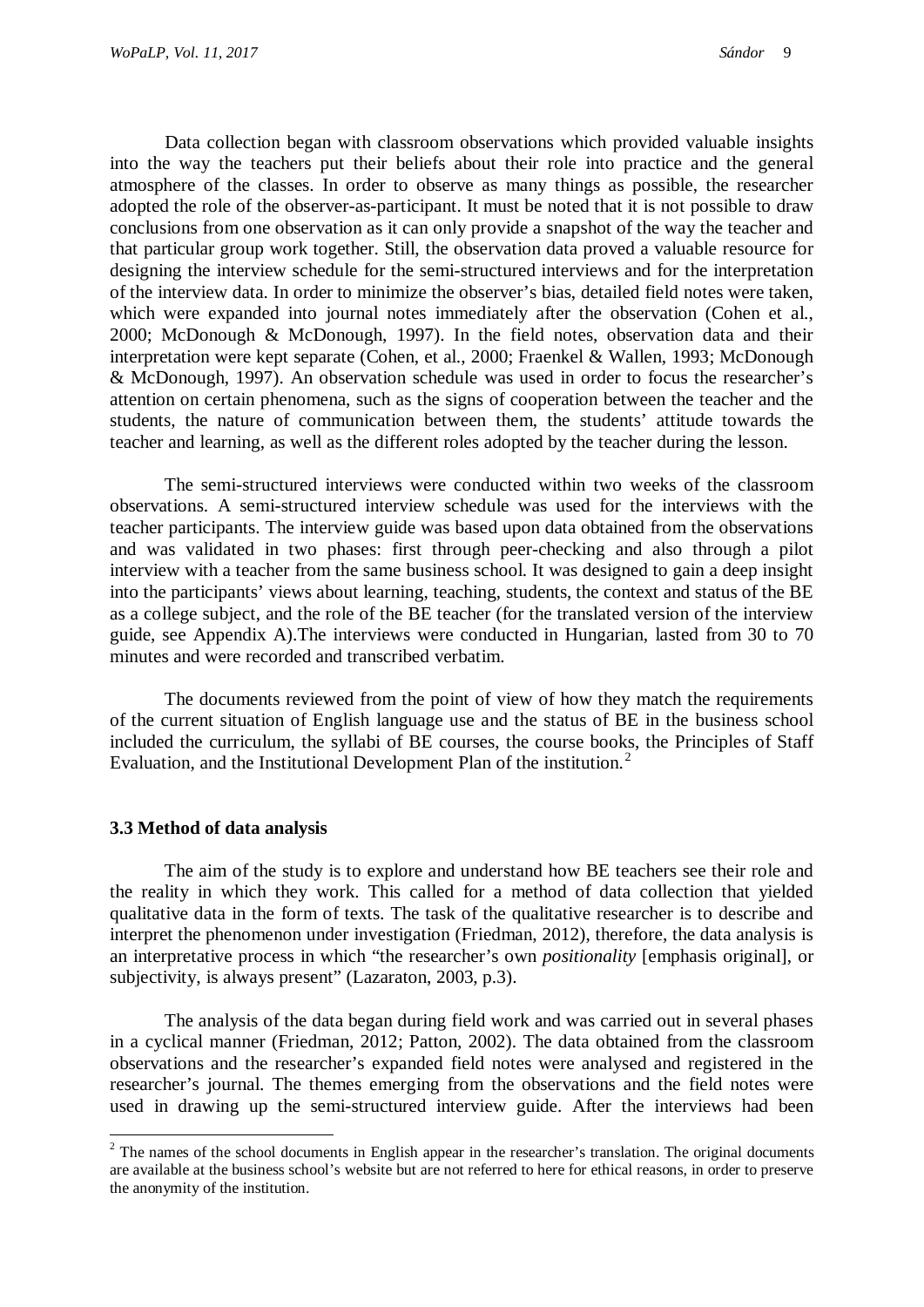conducted they were transcribed verbatim and analysed with the constant comparative method (Maykut & Morehouse, 1994). The emerging themes from the observations and the interviews were complemented with the findings from analysing the school documents mentioned above. The aim of the document analysis was to provide an additional angle to the teachers' perception of the status of BE in the curriculum and to establish whether the participating teachers' perceptions about the importance of their work is reflected in the stated aims and strategic plans of the institution.

# **4 Results and discussion**

The description of the way Judit, Szilvia and Melinda understand and cope with the difficulties of bridging the discrepancy between the requirements set by the school, the mandatory language exam and what they believe to be benefitting their students can be organized around themes that emerged from the interviews, the classroom observations and the field notes. The following themes are presented below: creating a supportive learning environment, catering for individual needs, the ideal situation versus reality regarding the course content, the prestige of the subject, the subject of BE itself, and fostering learner autonomy. The excerpts from the interviews are presented in the researcher's translation.

#### **4.1 Creating a supportive learning environment and catering for individual needs**

For both Szilvia and Judit the priority in teaching is offering emotional support to their students. Both teachers think that creating a good relationship with the students is key to the teaching-learning process. Judit believes – in line with Kumaravadivelu (2003) – that one of her roles is to maximize learning opportunities, and in order to do that, she has to build trust. Building trust is crucial in making the students believe that what they are learning will benefit them, and in creating an atmosphere of cooperation:

To some extent I try to adjust to their style, interests, and needs, etc. I take the first step towards them and it pays off 100 per cent. When I feel that I have managed to build trust towards myself, I can make them 'swallow' almost anything, sorry for the expression. But then, I can say 'I hope you believe that this is going to be very important for the exam, and in general, if you would like to …' […] It is not a burden for me, it is not that I made it an objective for myself, but I believe that if I did not have that relationship with the students, it would hinder the process of teaching. (Judit)

Similarly to Beck's (2008) view of the teacher's role, emotional scaffolding is also important for Judit in order to help her students understand the world and develop their identity. Melinda also thinks she needs to provide emotional scaffolding, but from a different perspective. By striving to become a role model for the students, she hopes to help them become responsible professionals.

In fact, creating a supportive learning environment goes hand-in-hand with noticing and catering for the students' individual needs. Judit emphasises the importance of getting to know her students so that she can give personalized feedback. Sometimes she notices that students have difficulties with learning and she gives them advice or sends them to the dyslexia centre of the institution. Szilvia places a great emphasis on praising and encouraging her students and is convinced that this is the way she can motivate students to learn. At the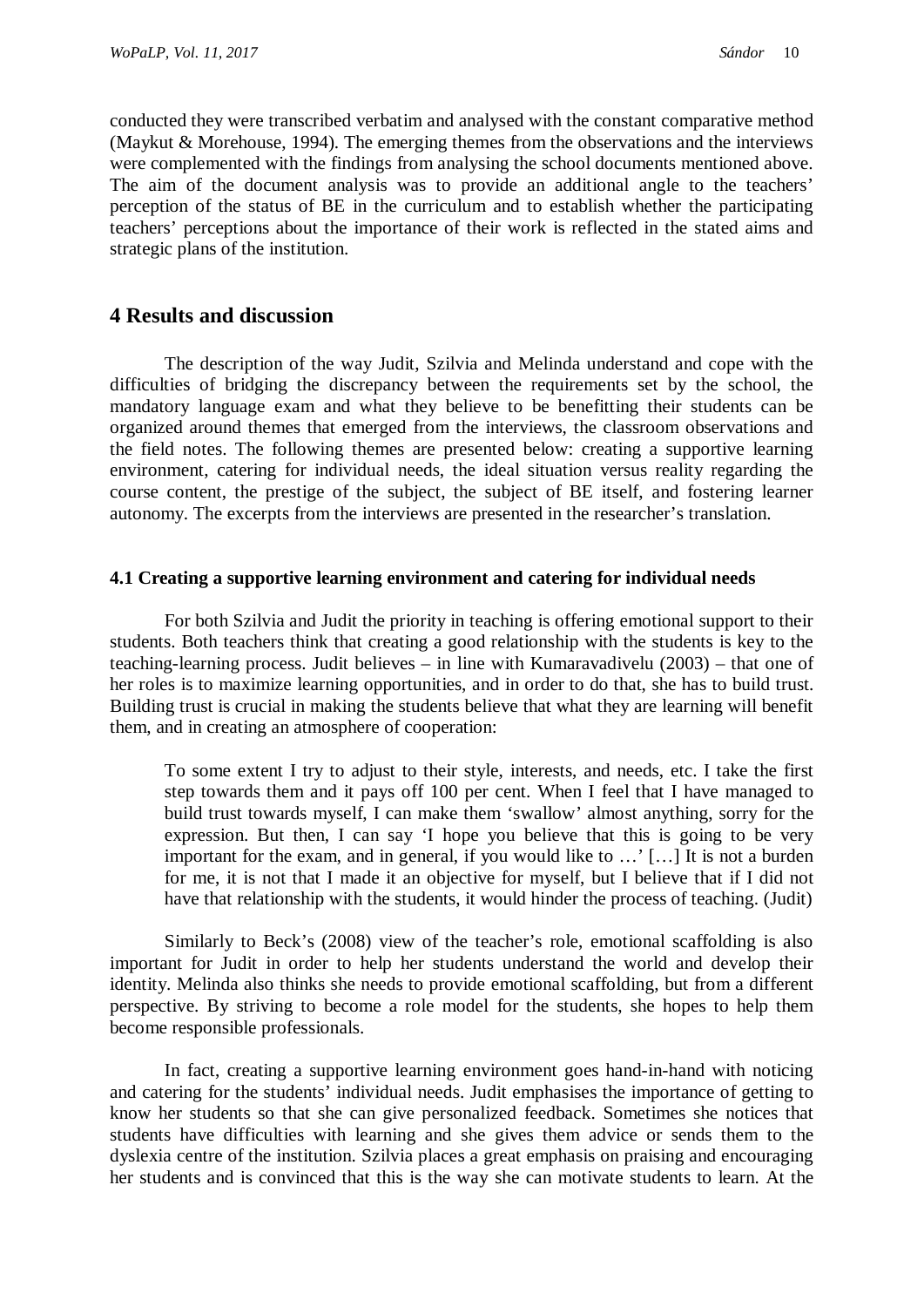same time, it is important for her to notice the individual voices of the students. To describe teaching, she does not like the metaphor of the *conductor* (Arnon et al., 1999 as cited in Ben-Peretz et al., 2003; Oktay & Vanci Osam, 2013). She prefers the metaphor of the *tour-guide* because she believes that the conductor's job is

to create harmony and things are not tailored to the individual in an orchestra […] the conductor is too much of an opinion-leader. The tour-guide is better, because in this case it is possible to set a time when the group has to meet, but until then the tourists are free to go wherever they want to. (Szilvia)

It is obvious that she keeps to this philosophy. When, following the lesson observation, the researcher inquired about the reason why Szilvia had not called on two female students, she said that it was because the students had asked her not to call on them yet as their level of English was lower than the group's level. Still, the two students were actively, although silently, participating in the lesson.

## **4.2 The ideal situation versus reality**

The theme of the dichotomy between what teachers think they should do and what they have to do appears in various places in the interviews. Szilvia is the one who explicitly makes this distinction but it appears in the interview with Melinda and to a lesser extent with Judit as well. The teachers speak about this dichotomy in terms of the content of the course, the status of the subject, and unattainable requirements.

#### 4.2.1 Course content: connection to real life

All three teachers mentioned at one stage during the interview that the content of the course could be more related to real life. Melinda partly blames the course content for the great number of unmotivated students. She explicitly spells out the discrepancy between what she has to teach and what would benefit students. In her opinion, this mismatch partly determines both her role and the students' motivation. She thinks that the most important part of her job is to convince students that what they have to learn is important, but

what we teach may not be so important, after all [...] the stocks and shares and I don't know what … so these are indeed not so important things that they will be able to use in real life. […] We should be dealing with topics which are not so difficult to prove that the students will need them. And not only to prove it, but that they will *really* need them. (Melinda)

According to Judit, the course content is too theoretical. In her view, similarly to Beck's (2008), catering for a variety of learning styles would enhance the effectiveness of learning. However, by integrating language skills and contextualizing the linguistic input – as suggested by Kumaravadivelu (2003) – she has found a way to make the learning material more accessible to learners and thus to increase the opportunities to learn. She gives two examples of how she uses current events in politics or the economy as illustrations of the learning material. Through the topic of Brexit she discussed the G20 countries and their economic power, some basics about the European Union, showed a video about the G20 summit and discussed summary writing with her students. On another occasion, when they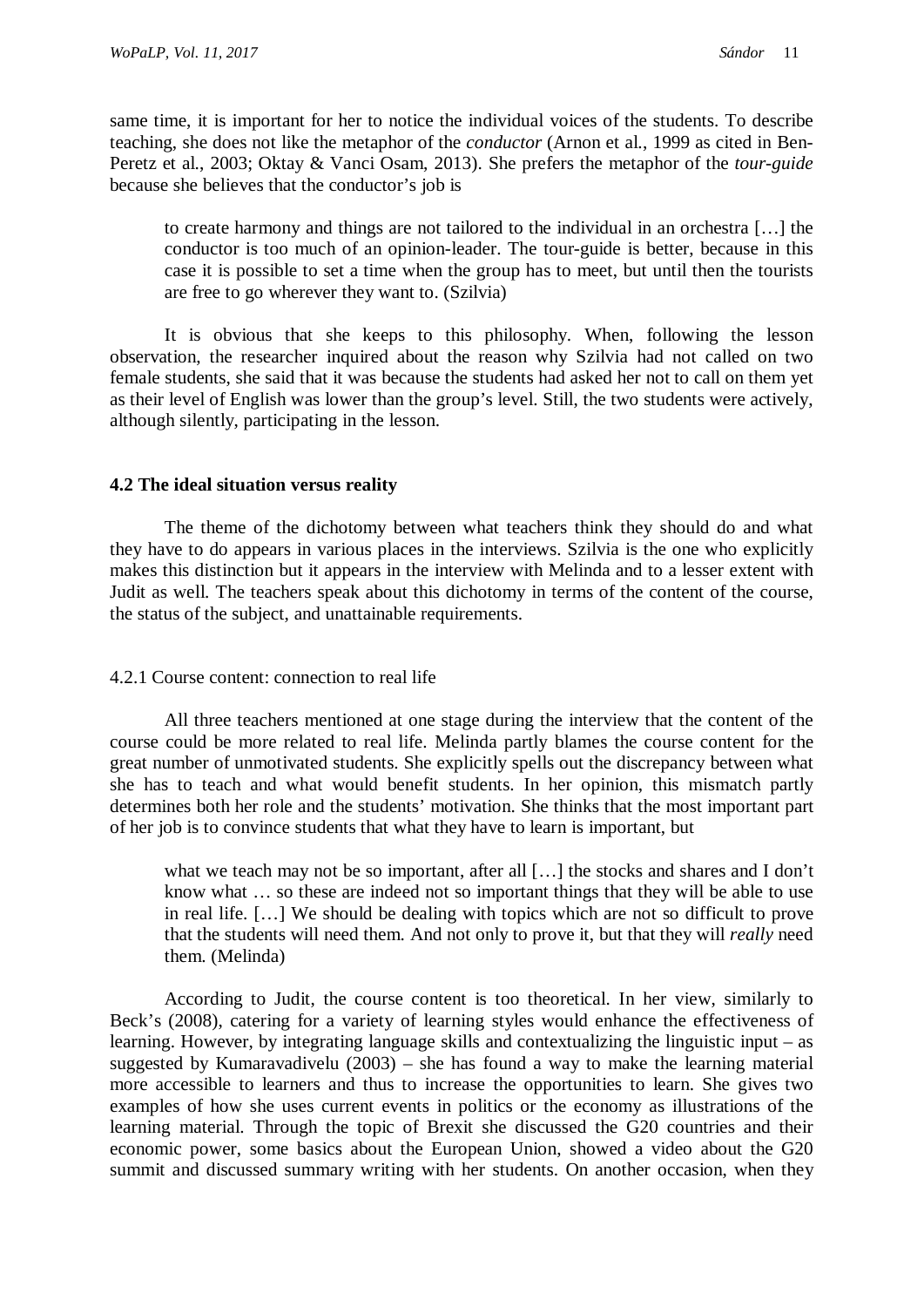were learning about mergers and acquisitions, in order to relate the theory to real life she mentioned current examples and asked the students to think about which type of acquisition these fall into. It is a mission for her to show to students that what they learn during the BE course is not far from reality, "we only have to make an effort to look in the right direction" (Judit).

Szilvia's dissatisfaction with the learning material stems from the fact that it does not take the characteristics of the new generation into account. She finds the texts too long, outdated and boring; consequently, these texts are not suitable for engaging the students. Moreover, she is dissatisfied with setting the same book for every group:

The students in my group cannot understand such texts. They even have problems understanding shorter and much less difficult texts. We should begin there. […] We should tailor the material to the group; my group's motivation is zero to read an A4 page-long text. […] With this zero motivation I cannot teach reading comprehension, although I should. But I cannot! (Szilvia)

The tension between the learning goal of the BE course as stated in the course description and its real content revealed in the syllabus can also be detected. The course description of the BE course states that besides developing linguistic skills, the course aims to develop pragmatic and socio-cultural skills in order to enable students to use the language in international work environments, to communicate in everyday situations, to formulate their opinion about economic issues and to understand and summarize authentic materials. In the syllabus, however, there are no hints as to how these aims are going to be achieved. The course content is organized around topics which are copied out of a course book's table of contents page and which correspond to the topics set as requirements for the language exam. In the syllabus, these topics are complemented with areas of grammar and sometimes page numbers in the course book.

The course books reflect the difficulty of preparing pre-service students to become members of a professional community and to pass a high-stake language exam, as well as that of preparing the students for the uncertainties of the contexts in which they are going to use English as a lingua franca. The former goal entails providing specialized knowledge and a huge amount of professional terminology, while achieving the latter calls for developing strategic skills, creativity, and cooperation. Judit, Melinda and Szilvia use two different course books as they work for different faculties. One is more than 15 years old and contains long, complicated texts with idiomatic expressions, its listening tasks do not feature different accents or non-native users of English; therefore, it does not cater for the needs of learners who are most likely to use the language in BELF situations. Moreover, there are very few tasks which could inspire the students to use English in meaningful communication as they fail to create a real need and purpose for students to communicate with each other (Harmer, 2001). The course book used by the other faculty is more modern with more motivating communicative tasks, case studies and problems for the students to solve. It also features different accents and non-native speakers of English. Still, the exercises and problems are both theoretical (e.g., advising the government on how to spend the proceeds of a certain tax) and unrelated to Hungarian BE students' life experience (e.g., deciding how many workers to lay off due to falling sales in a clothing manufacturer's plant, illustrated with a photo of workers in a garment factory in the Far-East). Both books are heavily content-focused with the main goal being building students' business vocabulary, which makes these books suitable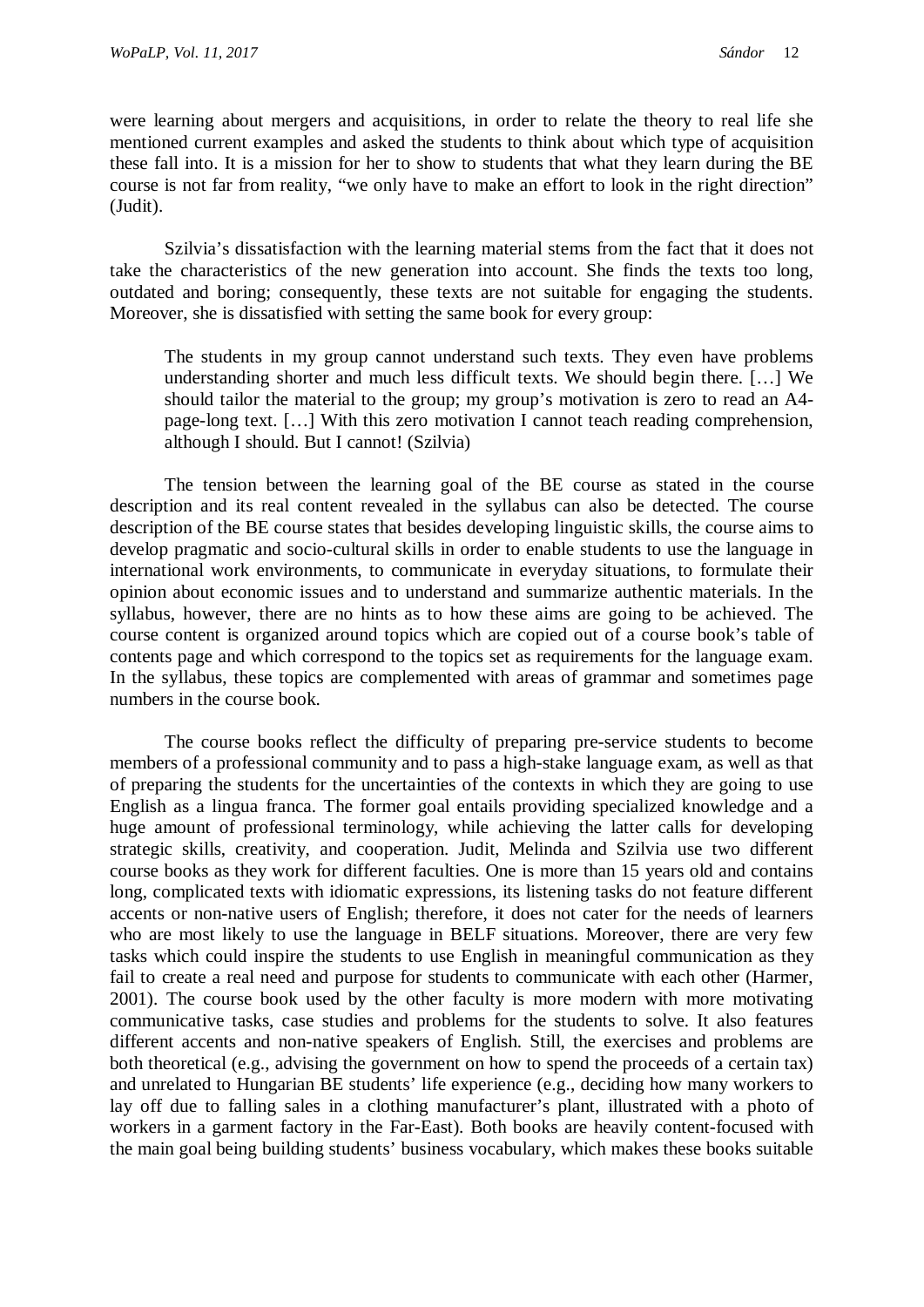for preparing students for the language exam, but less suitable for preparing them for lingua franca communication.

#### 4.2.2 BE is only a college subject

It seems that for Judit, Szilvia and Melinda the BE course illustrates all the problems the literature mentions in connection with ESP courses designed as college subjects. BE is only one of the many subjects offered by the business school, representing only about 5-10 percent of the curriculum for most programs. As it is difficult to predict pre-service students' future communicative needs, the syllabus reflects exam requirements, which explains why the BE course is seen only as a subject to pass in the students' eyes and a material to teach in the teachers' eyes. Szilvia formulates her problem as follows:

… being able to speak a language is a necessity. It isn't like a subject. Here [in the business school] what I feel is that I need to teach a subject for this … *test*, and we are happy if the student gets 30 points [the cut-off score to pass]. (Szilvia)

For Judit, the problem is different. In order to maximize learning opportunities (Kumaravadivelu, 2003), she rejects the idea of spoon-feeding students:

I told them they would have to do some research on their own on the Internet. And then students in two of my groups came to me requesting that we go through the exam topics one-by-one so that they can be sure what they need to speak about in relation to each of the topics, as if they were in high school, really. […] I think it was only laziness on their part, and not that they didn't know. (Judit)

In Melinda's opinion, treating BE only as a subject manifests itself in the students' lack of interest. Her attempts to supplement the compulsory material with a discussion of current issues in the economy often fail due to the students' lack of interest and background knowledge. She feels that "not all of them are interested in what is going on in the world, not even in their professional field" (Melinda). Moreover, she feels that teachers have to compete with mobile devices for the students' attention, but "they often fail to be more interesting than a mobile phone" (Melinda).

From Szilvia's account we can also learn what students' attitudes to the BE course are. When Szilvia asked her students why they did not consider language learning something ongoing and why they treated it only as a course to be passed, the students said that they had many courses and that if they studied as much as they should, they would not have time for anything else.

# 4.2.3 The low prestige of the subject of BE

There is consensus among the participating teachers that in the whole curriculum BE enjoys a rather low status and they mention several things to prove their point. Szilvia goes as far as to say that in fact BE

does not matter at all. I think other departments and the leadership of the university accept that speaking English is a must and that's it. It's a must, so they've done their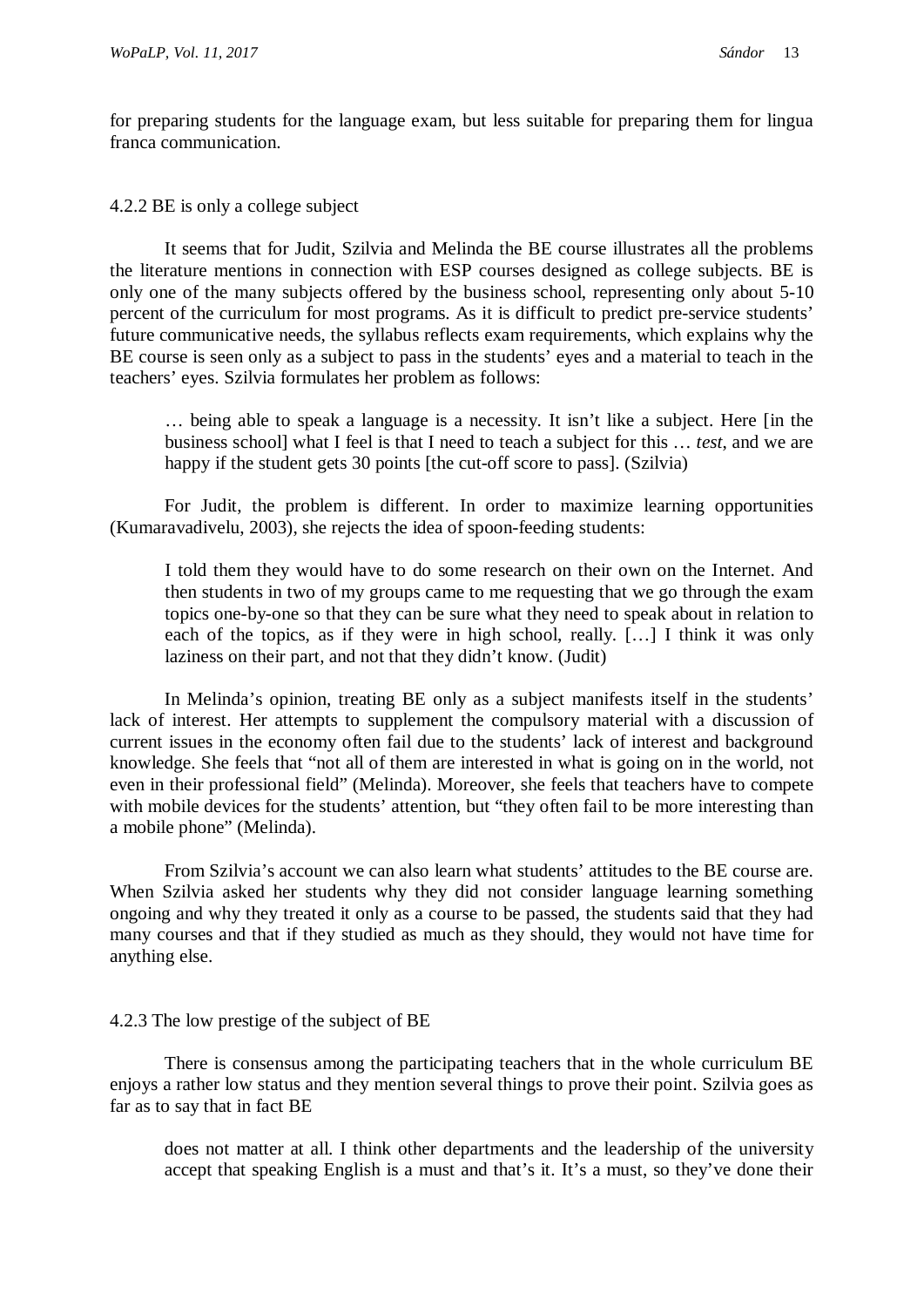job by offering three semesters of BE, which is good for nothing, it's only pretence. [...] They think it's important for the students to speak English, but they don't think it is important to create the circumstances for it. (Szilvia)

The lack of good circumstances means similar things for the teachers. It is the low number of lessons per week, the unsuitable arrangement of the rooms, the unfavourable timetable (e.g., early morning classes on Monday), and the prestige of the teachers at the institution. In Judit's opinion, meeting the students only once or twice a week does not allow skills development or group work. Szilvia is struggling with helping the students meet the exam requirements which are the same for all groups, regardless of language level at the faculty she works for. She feels that the expectation of the other departments that students should be able to read professional material in English is unrealistic if students are admitted to the business school without sufficient knowledge of GE and with so few lessons in only three semesters. Her concern is shared by Judit:

When I started here the English department was at the top. It was partly because the students had a higher level of English … and the BE courses weren't as superficial as they are now. I can say that gradually we have been reduced to a very low status with one or two 90-minute lessons a week and now we meet the students for three semesters instead of six. I could go on listing what has been taken away from us. (Judit)

The relative weight of BE courses in the curriculum, as evidenced by the low number of credits they earn for students, confirms the teachers' observations in many respects. First of all, it does not reflect the importance of helping students become competent users of English in lingua franca business situations, second, it shows no sign that the institution considers being a competent user of English to be part of the professional know-how of business people as emphasized by Kankaanranta and Louhiala-Salminen (2010). What is more, the marginal status of BE in the curriculum creates insecurity regarding the future of language teaching at the business school. According to Judit, the language exam requirement is what has kept language education at the institution alive.

#### **4.3 Fostering learner autonomy**

With regard to learner autonomy, too, a tension can be felt between what the participating teachers think they should do and what they, in fact, do. This tension is the most conspicuous phenomenon in Szilvia's case. She considers fostering autonomy and enabling students to go on learning after graduating from university one of her most important tasks:

It is important to teach the basics, I think, but we shouldn't go into a lot of details. They will learn those things if necessary but only if they have something to build on. We should give them a skeleton and it is their job to put the flesh on it. (Szilvia)

She feels that instead of helping students find their own way to learn the language and activating their capacity for intuitive discovery through trial and error – as emphasized by Kumaravadivelu (2003) –, she is compelled to give students ready-made answers and solutions so that they can pass the tests: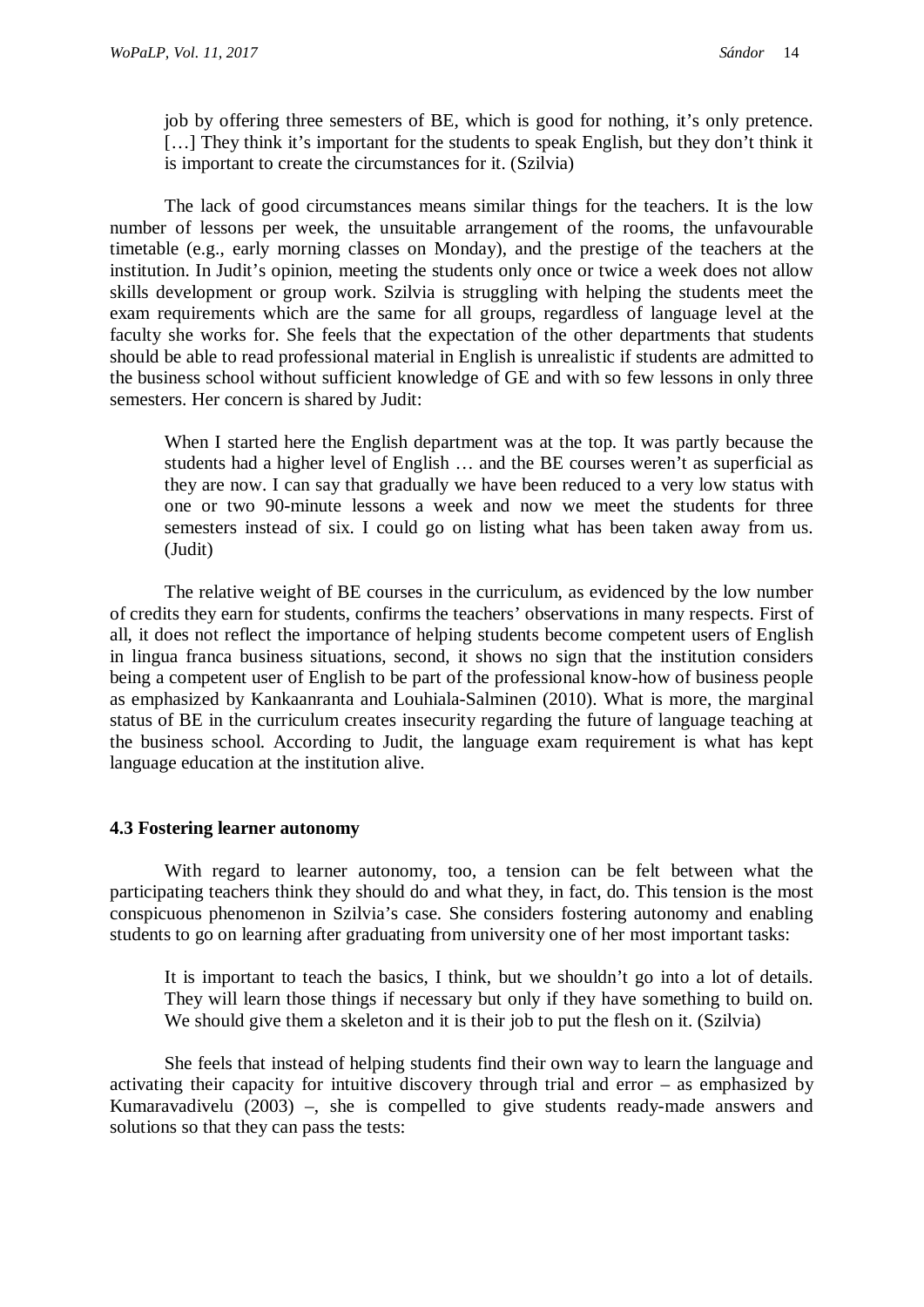In practice …sometimes …due to time and other constraints, I think I sometimes have to tell the students not to go in that direction. I have to push them or tell them that the easier way is this, go this way. What I do every day is more like spoon-feeding them. There is little opportunity for them to realize that *they* want to learn or that they can do it alone. (Szilvia)

The lesson that was observed as part of this research showed that as much as possible Szilvia tried to activate what the students know so that they can build the new information into their existing knowledge. Still, she was forced to do a lot of the work instead of the students in order to help them comprehend a text which was set as compulsory material in the syllabus, and which was a lot more difficult than what the students could handle.

Melinda's observed lesson showed few signs of giving learners autonomy. At the same time, during the interview she explicitly stated that teaching is about transmitting knowledge. During the observed lesson she used a lot of drills in order to practice grammar and vocabulary. After the lesson she said that she had devised this method of drilling because it had proved to be effective in making the students learn the material.

Judit, on the other hand, conceptualizes teaching as a more democratic venture. It is like "birds singing" (Judit), a two-way communication between the teacher and her students. She does not think that she needs to be the possessor of all knowledge; instead she feels that knowledge is "out there around and within us" (Judit). Similarly to Kumaravadivelu (2003), she believes that it is one of the roles of a teacher to encourage students to make discoveries and notice what is around us. The way she conducted the lesson was consistent with her ideas. She negotiated homework and classroom tasks with the students, and gave them the freedom to talk about a topic of their choice.

However, the three teachers agree that their students are not ready for more autonomy than what they enjoy today. Judit feels students need the security of being told exactly what they need to learn, either because this is the way of learning they are used to or because their level of English is so low that in order to prepare them for exams they need to be spoon-fed. Moreover, all of them agreed that if the system of language education changed and students were given a lot more autonomy in the form of, for example, project-based learning, most students would not be able to live up to the challenge. They think that students need milestones, clear objectives and outside control. Without those they would learn even less than they do now. In Szilvia's opinion they would feel they have not learnt anything, but now, "if students come to the lesson they feel they that by being physically there they have done their lot, and it doesn't matter what they do during the lesson" (Szilvia).

# **5 Conclusion**

The outcomes of this research clearly show the controversial situation of the participating BE teachers. On the one hand, the results corroborate previous research findings that BE teachers identify themselves primarily as language teachers (Ellis & Johnson, 1994; Hutchinson & Waters, 1987; Frendo, 2005). The findings of this study also support Kumaravadivelu's (2003) argument that a teacher's role is to maximize learning opportunities and Beck's (2008) view that a teacher plays an important role in helping the students learn about themselves in the world. The three participating teachers feel that they can only fulfil these roles if they create a supportive learning environment. Moreover, their views are similar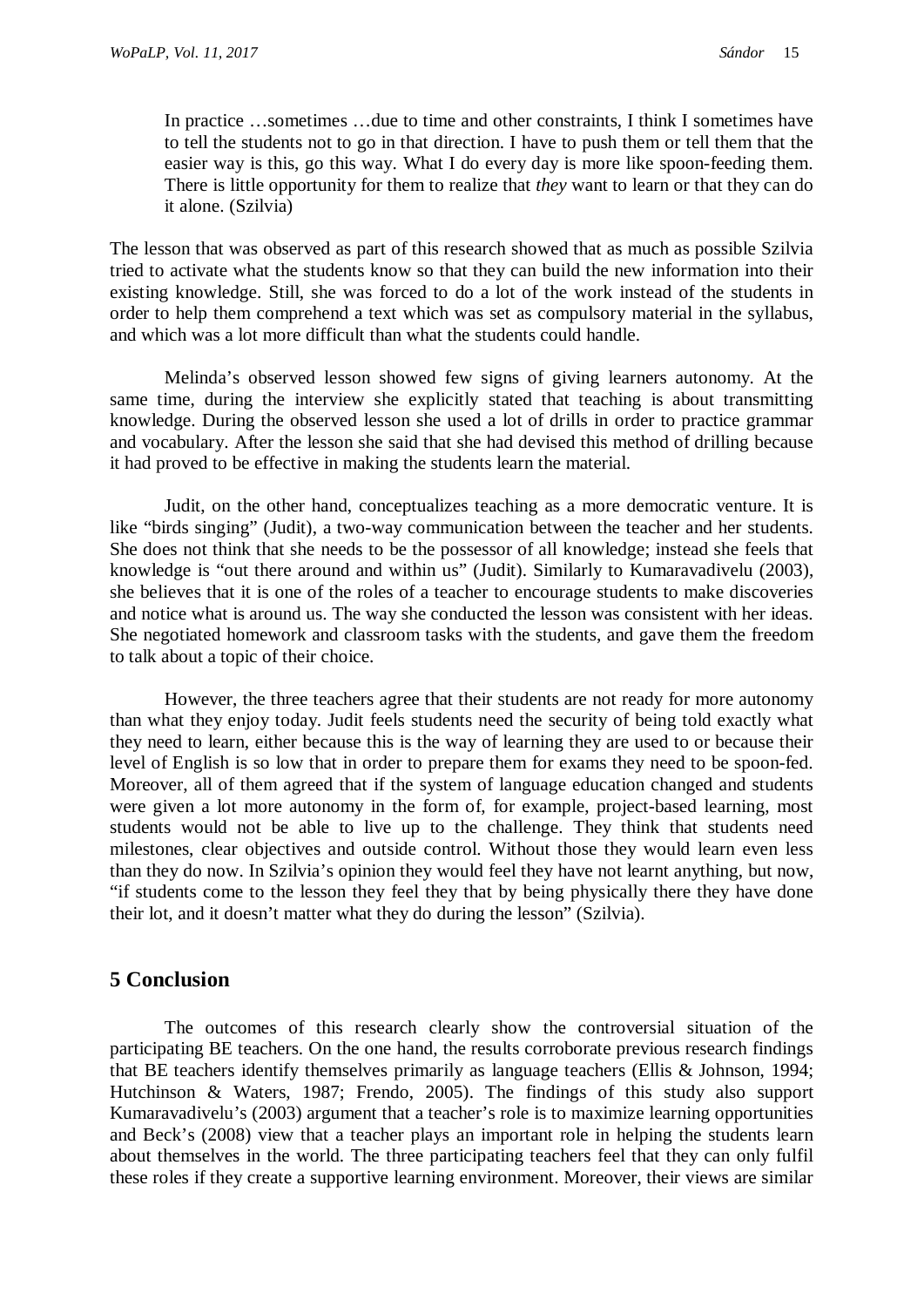to Beck's (2008) in that they strive to provide cognitive scaffolding and promote learner autonomy, and they do their best to cater for different learning styles.

However, the results also show that they can identify areas where the educational practices regarding language education do not fully correspond to what students need for their future career. The emphasis on preparing students for the professional language exam limits the possibilities for skills development, promoting learner autonomy and activating students' capability for intuitive discovery, while these are the skills that employers seek but reportedly rarely find in fresh graduates (Loch, 2017). Nevertheless, it is the language exam requirement that offers some protection against further reductions in the number of language courses in the curriculum.

Treating BE as a college subject has implications for both teaching and learning. Many students meet the course requirements only to earn the credit but do not seize the opportunity to develop their language skills. The result is that they leave the business school with an insufficient knowledge of English (Loch, 2017). On the other hand, the teachers are pressured to meet the students' immediate needs and prepare them for school exams. As a result, preparation for exams takes priority over the longer term needs of students' to become competent language users and to be able to become members of the international business community.

The teachers' method of coping with the discrepancies between what they feel they need to do and what in fact they have to do is to provide a supportive learning environment and offer emotional scaffolding. As they cannot rely on content that is relevant, more pragmatic and less theoretical, they resort to their capability of convincing the students that they will benefit from what they are learning. In order to achieve this aim, they have to build a close relationship with their students. Therefore, creating a friendly atmosphere in the classroom is what they consider to be their most important role. This is how they can maximize learning opportunities, promote the students' self-esteem and autonomy and at the same time meet school requirements.

It can be concluded that although the participants are committed educators, they feel constrained by contextual factors and student characteristics, which determine the roles they fulfil. As it is the responsibility of the business school to prepare future business people for participating in the international business community, it would be very important for students, teachers and the larger community to have a system of language education in business schools that can offer much more than supportive teachers who can convince students to learn things the importance of which even the teachers doubt. The programme should be less focused on exams and cater more for developing creativity, independent discovery, autonomy, and for offering contextualized linguistic input, stimulating negotiated interaction, and raising cultural awareness (Kumaravadivelu, 2003). These require teachers to assume roles that so far they have not fulfilled and to be more assertive in fighting for what they believe students need. However, in order to be capable of that, teachers need to be more empowered to believe that regardless of contextual factors, they are the ones who can make a difference.

*Proofread for the use of English by: Nicholas Chandler, Budapest Business School, Hungary.*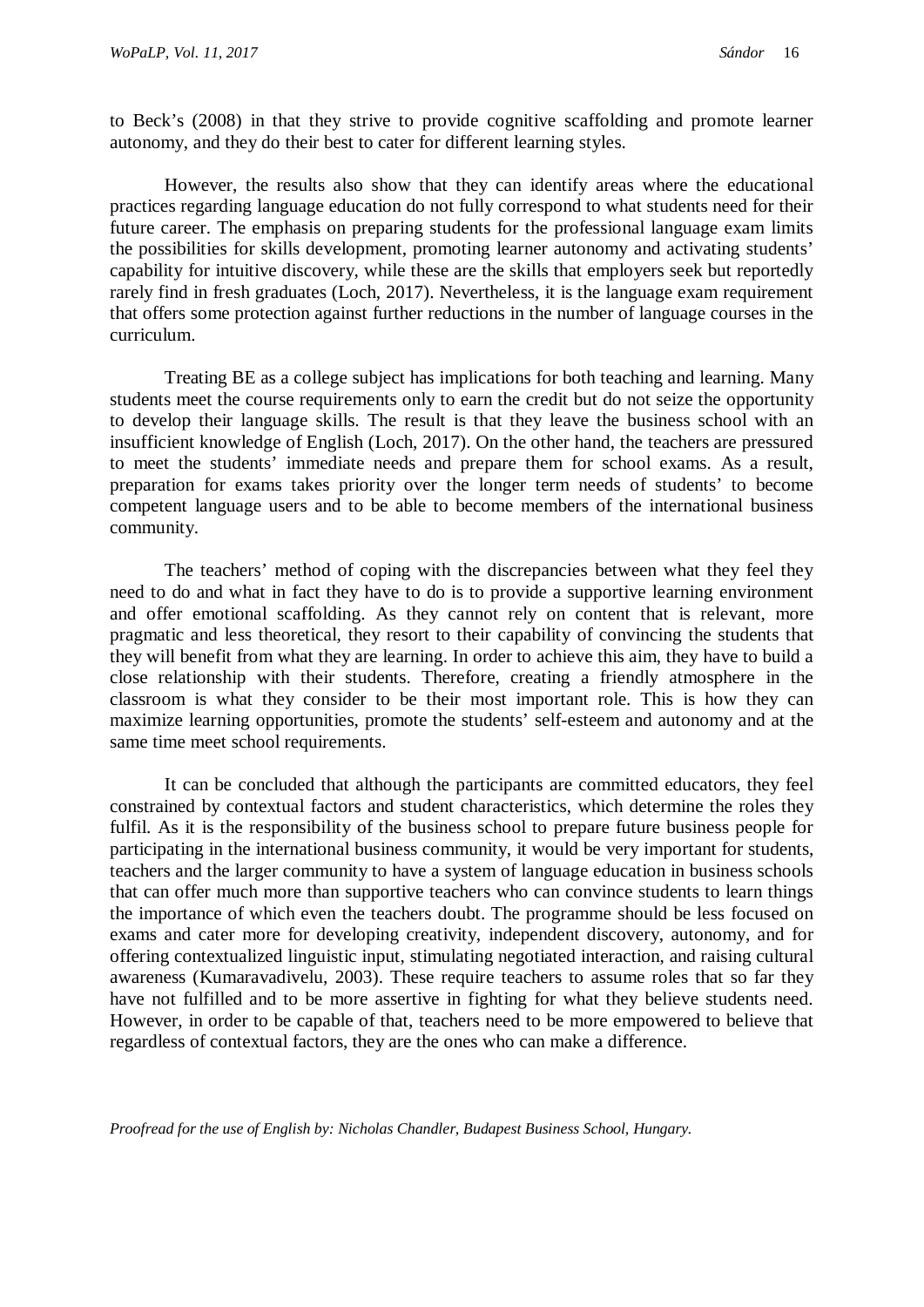# **References**

- Basturkmen, H. (2006). *Ideas and options in English for Specific Purposes.* London, UK: Lawrence Erlbaum Associates.
- Baxter, P., & Jack, S. (2008). Qualitative case study methodology: Study design and implementation for novice researchers. *The Qualitative Report, 13*(4), 544-559.
- Beck, S. (2008). The teacher's role and approaches in a knowledge society. *Cambridge Journal of Education, 38*(4), 465-481.
- Bell, T. (1999). Do EAP teachers require knowledge of their students' specialist academic subjects? *The Internet TESL Journal, 5*(10). Retrieved June 5, 2017 from <http://iteslj.org/Articles/Bell-EAPRequireKnowledge>
- Belcher, D. D. (2006). English for Specific Purposes: teaching to perceived needs and imagined futures in worlds of work, study, and everyday life. *TESOL Quarterly, 40*(1), 133-155.
- Ben-Peretz, M., Mendelson, N., & Kron, F. W. (2003). How teachers in different educational contexts view their roles. *Teaching and Teacher Education, 19*, 277-290.
- Bereczky, K. (2012). *Teacher development for Business English instruction*. Unpublished doctoral dissertation. Eötvös Loránd University, Budapest, Hungary.
- Borg, S. (2003). Teacher cognition in language teaching: A review of research on what language teachers think, know, believe, and do. *Language Teaching, 36,* 81-109.
- Charles, M. (2007). Language matters in global communication. *Journal of Business Communication, 44*(3), 206-282.
- Cohen, L., Manion, L., & Morrison, K. (2000). *Research methods in education* (5th ed.). London, UK: Routledge Falmer.
- Davidson, C., & Goldberg, D. T. (2009). *The future of learning institutions in the digital age.* Cambridge, MA: The MIT Press.
- Davis, K. A. (1992). Validity and reliability in qualitative research on second language acquisition and teaching. Another researcher comments. *TESOL Quarterly, 26*(3), 605-608.
- Douglas, D. (2000). *Assessing language for specific purposes*. Cambridge, UK: Cambridge University Press.
- Dörnyei, Z., & Murphey, T. (2003). *Group dynamics in the language classroom*. Cambridge, UK: Cambridge University Press.
- Dudley-Evans, T., & St John, M. J. (1998). *Developments in English for Specific Purposes. A multi-disciplinary approach*. Cambridge, UK: Cambridge University Press.
- Ehrenreich, S. (2010). English as a business lingua franca in a German multinational corporation. Meeting the challenge. *Journal of Business Communication, 47*(4), 408- 431.
- Ellis, M., & Johnson, C. (1994). *Teaching Business English.* Oxford, UK: Oxford University Press.
- Fraenkel, J. R., & Wallen, N. E. (1993). *How to design and evaluate research in education*  $(2<sup>nd</sup>$  ed.). New York, NY: McGrew-Hill Inc.
- Frendo, E. (2005). *How to teach Business English*. Edinburgh Gate, UK: Pearson Education Limited.
- Friedman, D. (2012). How to collect and analyze qualitative data. In A. Mackey, & S. M. Gass (Eds.), *Research methods in second language acquisition: A practical guide* (pp.180-200). Malden, MA: Wiley-Blackwell.
- Harmer, J. (2001). *The practice of English language teaching* (3rd ed.). London, UK: Longman.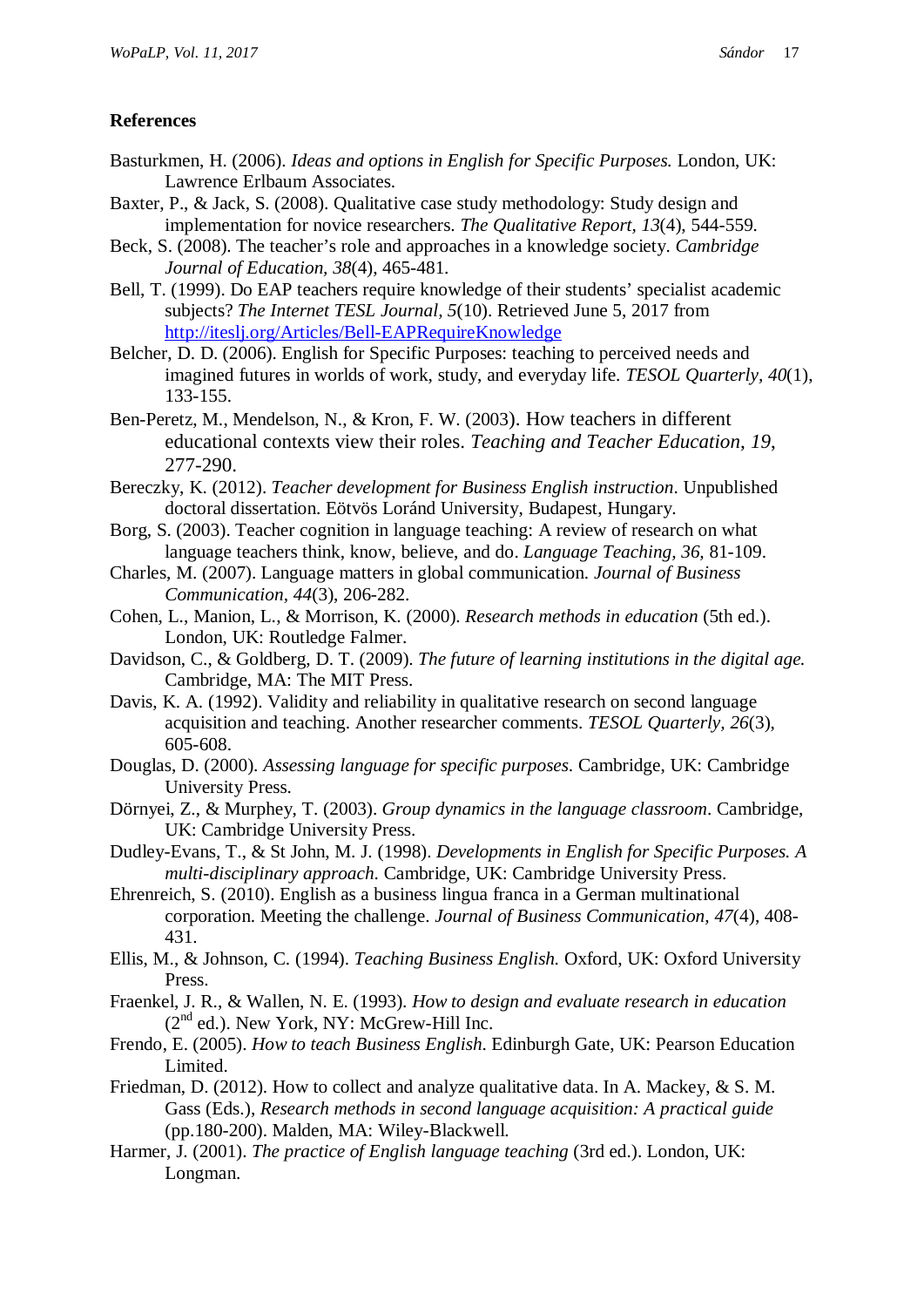- Hattie, J. (2012). *Visible learning for teachers: maximising impact on learning*. New York, N.Y.: Routledge.
- Hiep, P. H. (2007). Communicative language teaching: Unity within diversity. *ELT Journal, 61*(3), 193-201.
- Hutchinson, T., & Waters, A. (1987). *English for Specific Purposes: A learning-centred approach*. Cambridge, UK: Cambridge University Press.
- Hutchinson, T., & Waters, A. (1988). ESP at the crossroads. In J. Swales (Ed.), *Episodes in ESP* (pp.177-187). New York, NY: Prentice Hall.
- Kankaanranta, A., & Louhiala-Salminen, L. (2010). "English? oh, it's just work!": A study of BELF users' perceptions. *English for Specific Purposes, 29*, 204-209.
- Kankaanranta, A., & Louhiala-Salminen, L. (2013). "What language does global business speak?" – The concept and development of BELF. *Ibérica, 26*, 17-34.
- Kankaanranta, A., Louhiala-Salminen, L., & Karhunen, P. (2015). English in multinational companies: implications for teaching "English" at an international business school. *Journal of English as a Lingua Franca, 4*(1), 125-148.
- Kankaanranta, A., & Planken, B. (2010). BELF competence as business knowledge of internationally operating business professionals. *Journal of Business Communication, 47*, 380-407.
- Kolb, D. A. 1984. *Experiental learning – Experience as the source of learning and development.* New York, N.Y.: Prentice Hall.
- Korthagen, F. (2004). In search of a good teacher: towards a more holistic approach in teacher education. *Teaching and Teacher Education, 20*, 77-97.
- Kumaravadivelu, B. (2003). *Macrostrategies for language teaching*. New Haven, CT: Yale University Press.
- Lazaraton, A. (2003). Evaluative criteria for qualitative research in applied linguistics: Whose criteria and whose research? *The Modern Language Journal*, *87*(1), 1-12.
- Littlewood, W. (2013). Developing a context-sensitive pedagogy for communication-oriented language teaching. *English Teaching, 68*(3), 3-25. Retrieved June 26, 2017 from [http://journal.kate.or.kr/wp-content/uploads/2015/01/kate\\_68\\_3\\_1.pdf](http://journal.kate.or.kr/wp-content/uploads/2015/01/kate_68_3_1.pdf)
- Loch, Á. (2017). Interkulturális kompetencia a munkaerőpiac és az oktatás szemszögéből [Intercultural competence: The ideas of employers and educators]. In Zs. Bocz, & R. Besznyák (Eds.), *Porta Lingua – 2017: Szaknyelvhasználat: a tudomány és a szakma nyelvének alkalmazása* (pp*.*33-45). Budapest, Hungary: Szaknyelvoktatók és -Kutatók Országos Egyesülete (SZOKOE).
- Maykut, P., & Morehouse, R. (1994). *Beginning qualitative research: A philosophic and practical guide*. London, UK: The Falmer Press.
- McDonough, J., & McDonough, S. (1997). *Research methods for English language teachers*. London, UK: Arnold.
- McKinsey & Company. (2007). *How the world's best-performing school systems come out on top*. Retrieved June 6, 2017 from [http://mckinseyonsociety.com/downloads/reports/Education/Worlds\\_School\\_Systems](http://mckinseyonsociety.com/downloads/reports/Education/Worlds_School_Systems_Final.pdf) [\\_Final.pdf](http://mckinseyonsociety.com/downloads/reports/Education/Worlds_School_Systems_Final.pdf)
- Meierkord, C. (2000). Interpreting successful lingua franca interaction. An analysis of nonnative-/non-native small talk conversations in English. *Linguistik Online, 5*(1). Retrieved June 6, 2017 from [https://bop.unibe.ch/linguistik](https://bop.unibe.ch/linguistik-online/article/view/1013/1673)[online/article/view/1013/1673](https://bop.unibe.ch/linguistik-online/article/view/1013/1673)
- Mészárosné Kóris, R. (2015). *Business English teacher competencies: A mixed-method study of the required competencies of business English teachers for running in-company business English courses at multinational companies in Hungary.* Unpublished doctoral dissertation. Eötvös Loránd University, Budapest, Hungary.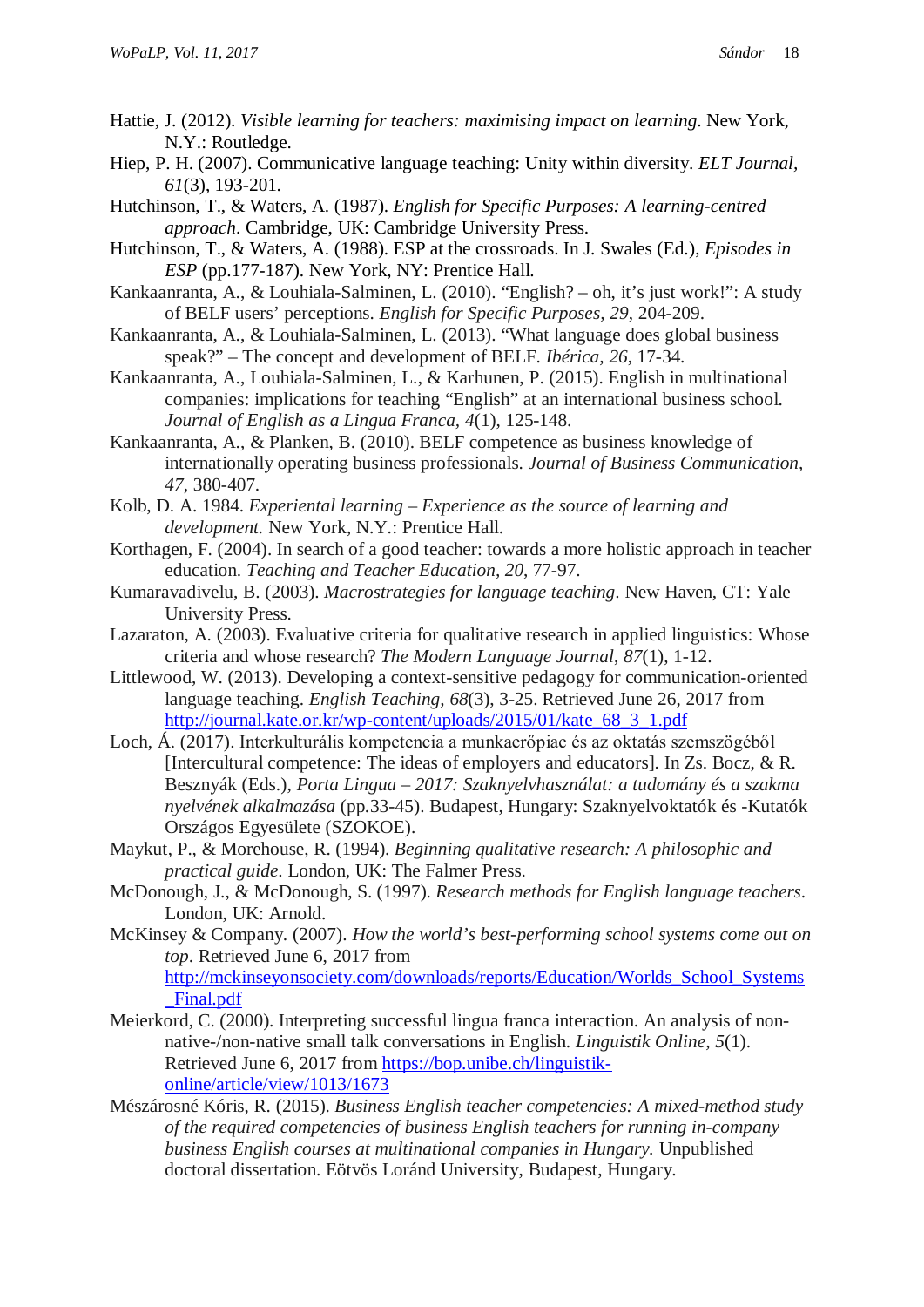- Oktay, Y. B., & Vanci Osam, Ü. (2013). Viewing foreign language teachers' roles through the eyes of teachers and students. *Hacettepe Üniversitesi Eğitim Fakültesi Dergisi* [H. U. Journal of Education], *44*, 249-261.
- Pajares, M. F. (1992). Teachers' beliefs and educational research: cleaning up a messy construct. *Review of Educational Research, 62*(3), 307-332.
- Patton, M. Q. (2002). *Qualitative research and evaluation methods* (3<sup>rd</sup> ed.). Thousand Oaks, CA: Sage.
- Porter, A. C., & Freeman, D. J. (1986). Professional orientations: an essential domain for teacher testing. *Journal of Negro Education, 55*(3), 284-292.
- Pullin, P. (2010). Small talk, rapport, and international communicative competence. Lessons to learn from BELF. *Journal of Business Communication, 47*(4), 455-476.
- Ranta, E. (2010). English in the real world vs. English at school: Finnish English teachers' and students' views. *International Journal of Applied Linguistics, 20*(2), 156-177.
- Richards, J. C., & Rodgers, T. S. (2001). *Approaches and methods in language teaching*. (2nd ed.). Cambridge, UK: Cambridge University Press.
- Rogerson-Revell, P. (2008). Participation and performance in international business meetings. *English for Specific Purposes, 27*, 338-360.
- Stillar, B. (2012). 21st century learning: How college classroom interaction will change in the decades ahead. *The International Journal of Technology, Knowledge, and Society, 8*(1), 143-151.
- Talbot, F. (2009). *How to write effective business English. The essential toolkit for composing powerful letters, e-mails and more, for today's business needs*. London, UK: Kogan Page.
- Tinder, R., & Herles, M. (2013). Students' and teachers' ideals of effective Business English teaching. *ELT Journal, 67*(2), 220-229.
- Widdowson, H. G. (2003). *Defining issues in English language teaching*. Oxford, UK: Oxford University Press.
- Widdowson, H. G. (2012). ELF and the inconvenience of established concepts. *Journal of English as a Lingua Franca, 1*(1), 5-26.

# **APPENDIX A**

The English translation of the interview guide

#### *Preliminary questions:*

- (1) How old are you?
- (2) How long have you been teaching Business English?
- (3) How long have you been working at the Business School?
- (4) Have you ever worked anywhere else as a teacher of English or Business English?
- (5) What position do you hold at the Business School?

*Main interview questions:*